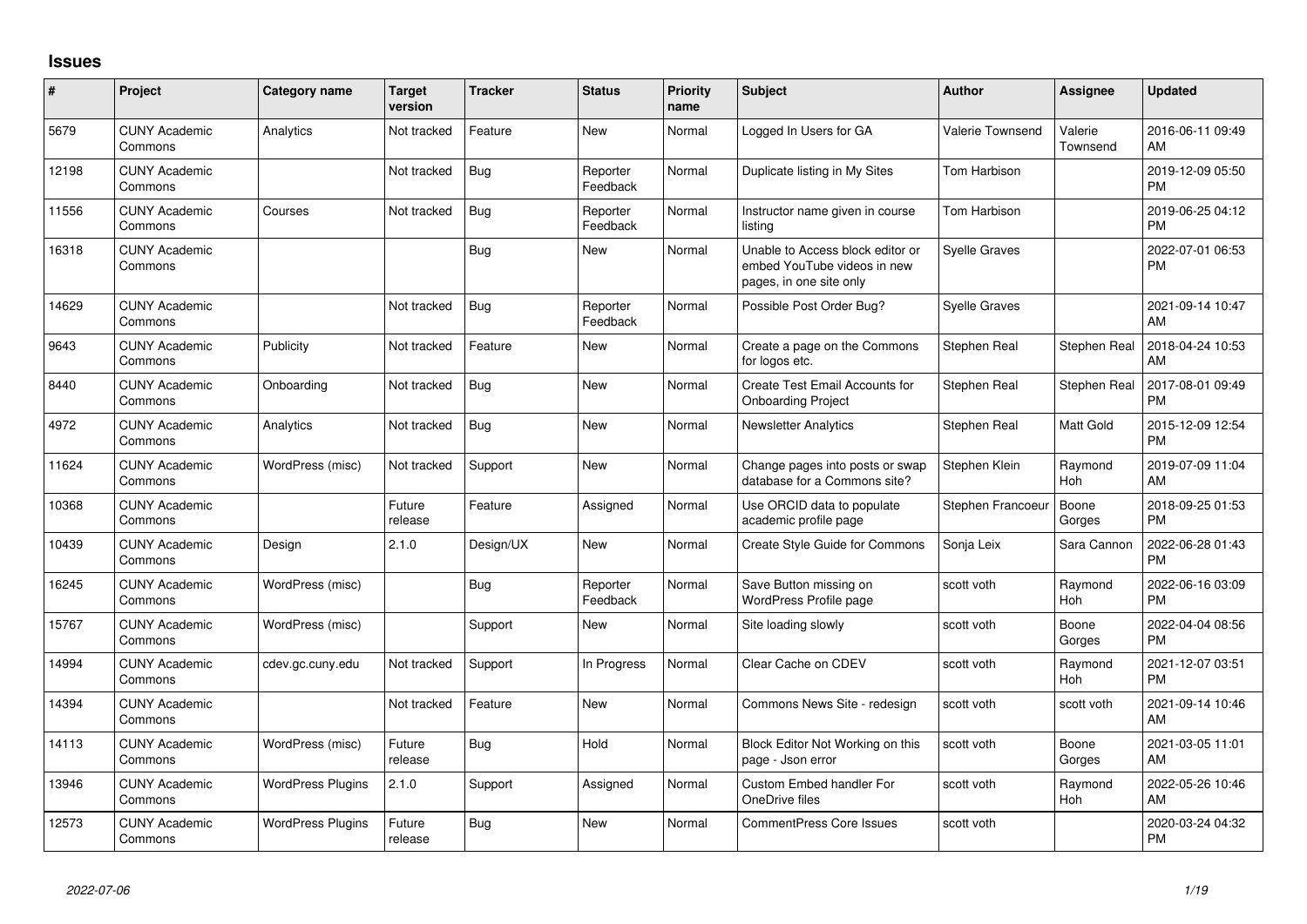| #     | Project                         | <b>Category name</b>     | <b>Target</b><br>version | <b>Tracker</b> | <b>Status</b>        | Priority<br>name | Subject                                                                              | Author     | <b>Assignee</b>    | <b>Updated</b>                |
|-------|---------------------------------|--------------------------|--------------------------|----------------|----------------------|------------------|--------------------------------------------------------------------------------------|------------|--------------------|-------------------------------|
| 12392 | <b>CUNY Academic</b><br>Commons | Help/Codex               | Not tracked              | Documentation  | New                  | Normal           | <b>Updates to Common Commons</b><br>Questions on Help Page                           | scott voth | Margaret<br>Galvan | 2020-02-11 10:53<br>AM        |
| 12247 | <b>CUNY Academic</b><br>Commons | Publicity                | Not tracked              | Support        | New                  | Normal           | Screenshot of First Commons<br>Homepage                                              | scott voth | scott voth         | 2020-01-14 12:08<br><b>PM</b> |
| 11860 | <b>CUNY Academic</b><br>Commons | Registration             | Future<br>release        | Feature        | New                  | Normal           | <b>Ensure Students Are Aware They</b><br>Can Use Aliases At Registration             | scott voth |                    | 2019-09-24 08:46<br>AM        |
| 11788 | <b>CUNY Academic</b><br>Commons | <b>WordPress Plugins</b> | Future<br>release        | Support        | Reporter<br>Feedback | Normal           | Plugin Request - Browse Aloud                                                        | scott voth |                    | 2019-09-24 08:42<br>AM        |
| 11531 | <b>CUNY Academic</b><br>Commons | Events                   | Future<br>release        | Feature        | New                  | Normal           | Main Events calendar should<br>include non-public events that user<br>has access to  | scott voth | Boone<br>Gorges    | 2019-06-11 10:00<br>AM        |
| 11496 | <b>CUNY Academic</b><br>Commons | <b>Public Portfolio</b>  | 1.15.2                   | Support        | New                  | Normal           | Replace Twitter Icon on Member<br>Portfolio page                                     | scott voth | Boone<br>Gorges    | 2019-06-06 01:03<br><b>PM</b> |
| 11493 | <b>CUNY Academic</b><br>Commons | Domain Mapping           | Not tracked              | Support        | Reporter<br>Feedback | Normal           | Domain Mapping Request - Talia<br>Schaffer                                           | scott voth | Matt Gold          | 2019-08-06 08:39<br>AM        |
| 11393 | <b>CUNY Academic</b><br>Commons |                          | Not tracked              | Publicity      | New                  | Normal           | After 1.15 release, ceate a hero<br>slide and post about adding a site<br>to a group | scott voth | Patrick<br>Sweeney | 2019-05-14 10:32<br>AM        |
| 11386 | <b>CUNY Academic</b><br>Commons | WordPress - Media        | Not tracked              | Support        | Reporter<br>Feedback | Normal           | disappearing images                                                                  | scott voth | Boone<br>Gorges    | 2019-05-14 10:32<br>AM        |
| 10982 | <b>CUNY Academic</b><br>Commons | Domain Mapping           | Not tracked              | Support        | Reporter<br>Feedback | Normal           | <b>CNAME</b> question                                                                | scott voth |                    | 2019-01-22 04:29<br><b>PM</b> |
| 10839 | <b>CUNY Academic</b><br>Commons | About page               | Not tracked              | Support        | New                  | Normal           | <b>Mission Statement Needs</b><br>Revision                                           | scott voth | Matt Gold          | 2018-12-26 10:58<br>AM        |
| 10354 | <b>CUNY Academic</b><br>Commons | <b>Public Portfolio</b>  | Future<br>release        | Feature        | New                  | Normal           | Opt out of Having a Profile Page                                                     | scott voth | Chris Stein        | 2020-05-12 10:43<br>AM        |
| 10226 | <b>CUNY Academic</b><br>Commons | Courses                  | Future<br>release        | Feature        | New                  | Normal           | Add "My Courses" to drop down<br>list                                                | scott voth | Boone<br>Gorges    | 2021-11-19 12:42<br><b>PM</b> |
| 9515  | <b>CUNY Academic</b><br>Commons | <b>WordPress Plugins</b> | Not tracked              | <b>Bug</b>     | Reporter<br>Feedback | Normal           | Text to Speech plugin - "More<br>Slowly" checkbox not working                        | scott voth | Boone<br>Gorges    | 2018-06-13 02:26<br><b>PM</b> |
| 5827  | <b>CUNY Academic</b><br>Commons | <b>Public Portfolio</b>  | Future<br>release        | <b>Bug</b>     | Assigned             | Normal           | Academic Interests square bracket   scott voth<br>links not working                  |            | Chris Stein        | 2016-08-11 11:59<br><b>PM</b> |
| 4535  | <b>CUNY Academic</b><br>Commons | My Commons               | Future<br>release        | Bug            | New                  | Low              | My Commons filter issue                                                              | scott voth | Raymond<br>Hoh     | 2015-09-01 11:17<br>AM        |
| 4438  | <b>CUNY Academic</b><br>Commons | Events                   | Future<br>release        | <b>Bug</b>     | Assigned             | Normal           | Events Calendar - Export<br><b>Recurring Events</b>                                  | scott voth | Daniel Jones       | 2016-05-23 04:25<br><b>PM</b> |
| 3492  | <b>CUNY Academic</b><br>Commons | <b>WordPress Themes</b>  | Future<br>release        | Support        | Assigned             | Normal           | Add CBOX theme to the<br>Commons                                                     | scott voth | Raymond<br>Hoh     | 2014-10-08 05:55<br><b>PM</b> |
| 519   | <b>CUNY Academic</b><br>Commons | <b>BuddyPress Docs</b>   | Future<br>release        | Feature        | Assigned             | Low              | TOC for individual docs - for new<br>BP "wiki-like" plugin                           | scott voth | Boone<br>Gorges    | 2015-11-09 05:54<br><b>PM</b> |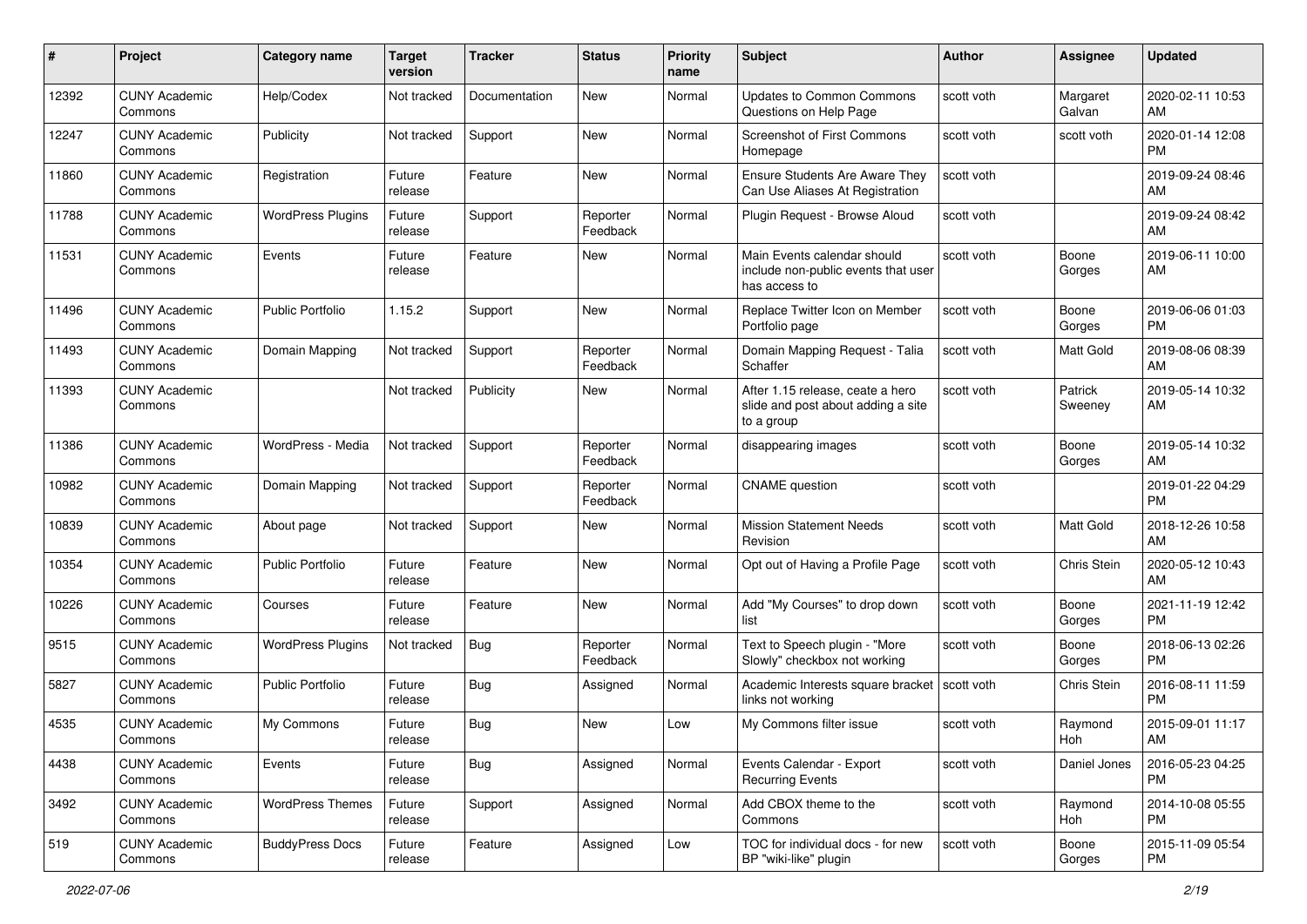| #     | <b>Project</b>                  | <b>Category name</b>     | <b>Target</b><br>version | <b>Tracker</b> | <b>Status</b>        | <b>Priority</b><br>name | <b>Subject</b>                                                  | <b>Author</b>    | Assignee            | <b>Updated</b>                |
|-------|---------------------------------|--------------------------|--------------------------|----------------|----------------------|-------------------------|-----------------------------------------------------------------|------------------|---------------------|-------------------------------|
| 5826  | <b>CUNY Academic</b><br>Commons | <b>WordPress Plugins</b> | Future<br>release        | Support        | Reporter<br>Feedback | Normal                  | <b>Remove Subscription Options</b><br>plugin from directory     | Sarah Morgano    | Sarah<br>Morgano    | 2016-10-21 04:14<br><b>PM</b> |
| 1888  | <b>CUNY Academic</b><br>Commons | Home Page                | Future<br>release        | Feature        | Assigned             | Normal                  | Refactor BP MPO Activity Filter to<br>support proper pagination | Sarah Morgano    | Boone<br>Gorges     | 2014-05-01 07:11<br>PM        |
| 585   | <b>CUNY Academic</b><br>Commons | Group Forums             | Future<br>release        | Feature        | Assigned             | Normal                  | Merge Forum Topics                                              | Sarah Morgano    | Boone<br>Gorges     | 2011-07-06 04:11<br><b>PM</b> |
| 5298  | <b>CUNY Academic</b><br>Commons |                          | Not tracked              | Publicity      | New                  | Normal                  | Survey Pop-Up Text                                              | Samantha Raddatz | Samantha<br>Raddatz | 2016-03-22 12:27<br><b>PM</b> |
| 4622  | <b>CUNY Academic</b><br>Commons | <b>Public Portfolio</b>  | Future<br>release        | Design/UX      | <b>New</b>           | Normal                  | <b>Profile Visibility Settings</b>                              | Samantha Raddatz | Samantha<br>Raddatz | 2015-09-21 12:18<br><b>PM</b> |
| 4592  | <b>CUNY Academic</b><br>Commons | Events                   | Future<br>release        | Design/UX      | <b>New</b>           | Normal                  | Event Creation - Venue Dropdown<br>Slow                         | Samantha Raddatz | Boone<br>Gorges     | 2015-09-14 04:56<br><b>PM</b> |
| 4253  | <b>CUNY Academic</b><br>Commons | <b>Public Portfolio</b>  | Future<br>release        | Design/UX      | New                  | Normal                  | Encourage users to add portfolio<br>content                     | Samantha Raddatz | Samantha<br>Raddatz | 2015-07-07 11:32<br>AM        |
| 4226  | <b>CUNY Academic</b><br>Commons | <b>BuddyPress Docs</b>   | Future<br>release        | Design/UX      | New                  | Normal                  | Add option to connect a Doc with a<br>Group                     | Samantha Raddatz | Samantha<br>Raddatz | 2015-09-09 04:08<br><b>PM</b> |
| 4225  | <b>CUNY Academic</b><br>Commons | DiRT Integration         | Future<br>release        | Design/UX      | New                  | Normal                  | Add information to DIRT page (in<br>Create a Group)             | Samantha Raddatz | Matt Gold           | 2015-06-26 03:14<br><b>PM</b> |
| 4222  | <b>CUNY Academic</b><br>Commons | User Experience          | Future<br>release        | Design/UX      | <b>New</b>           | Normal                  | Add information to 'Delete<br>Account' page                     | Samantha Raddatz | scott voth          | 2015-06-26 11:35<br>AM        |
| 4221  | <b>CUNY Academic</b><br>Commons | Group Forums             | Future<br>release        | Design/UX      | Assigned             | Normal                  | Add 'Number of Posts' display<br>option to Forum page           | Samantha Raddatz | Samantha<br>Raddatz | 2015-06-26 02:21<br><b>PM</b> |
| 58    | <b>CUNY Academic</b><br>Commons | BuddyPress (misc)        | Future<br>release        | Feature        | Assigned             | Low                     | Make member search sortable by<br>last name                     | Roberta Brody    | Boone<br>Gorges     | 2010-08-26 02:38<br><b>PM</b> |
| 14983 | <b>CUNY Academic</b><br>Commons | WordPress (misc)         | Not tracked              | Support        | Reporter<br>Feedback | Normal                  | "Read More" tag not working                                     | Rebecca Krisel   | Raymond<br>Hoh      | 2021-11-23 01:17<br><b>PM</b> |
| 16319 | <b>CUNY Academic</b><br>Commons | <b>WordPress Plugins</b> | 2.0.3                    | <b>Bug</b>     | <b>New</b>           | Normal                  | Request for Events Calendar Pro<br>5.14.2 update                | Raymond Hoh      | Raymond<br>Hoh      | 2022-07-01 04:16<br>PM        |
| 16255 | <b>CUNY Academic</b><br>Commons | WordPress (misc)         |                          | Bug            | <b>New</b>           | Normal                  | Need to define 'MULTISITE'<br>constant in wp-config.php         | Raymond Hoh      |                     | 2022-06-19 09:31<br>AM        |
| 16177 | <b>CUNY Academic</b><br>Commons | Reply By Email           |                          | <b>Bug</b>     | <b>New</b>           | Normal                  | Switch to Inbound mode for RBE                                  | Raymond Hoh      | Raymond<br>Hoh      | 2022-05-30 04:32<br><b>PM</b> |
| 14908 | <b>CUNY Academic</b><br>Commons | Performance              |                          | Bug            | New                  | Normal                  | Stale object cache on cdev                                      | Raymond Hoh      | Boone<br>Gorges     | 2021-12-07 09:45<br>AM        |
| 14496 | <b>CUNY Academic</b><br>Commons | Domain Mapping           | Future<br>release        | <b>Bug</b>     | <b>New</b>           | Normal                  | Mapped domain SSO uses<br>third-party cookies                   | Raymond Hoh      | Raymond<br>Hoh      | 2021-05-24 04:03<br><b>PM</b> |
| 11243 | <b>CUNY Academic</b><br>Commons | BuddyPress (misc)        | Future<br>release        | Bug            | <b>New</b>           | Normal                  | Audit bp-custom.php                                             | Raymond Hoh      | Raymond<br>Hoh      | 2022-04-26 11:59<br>AM        |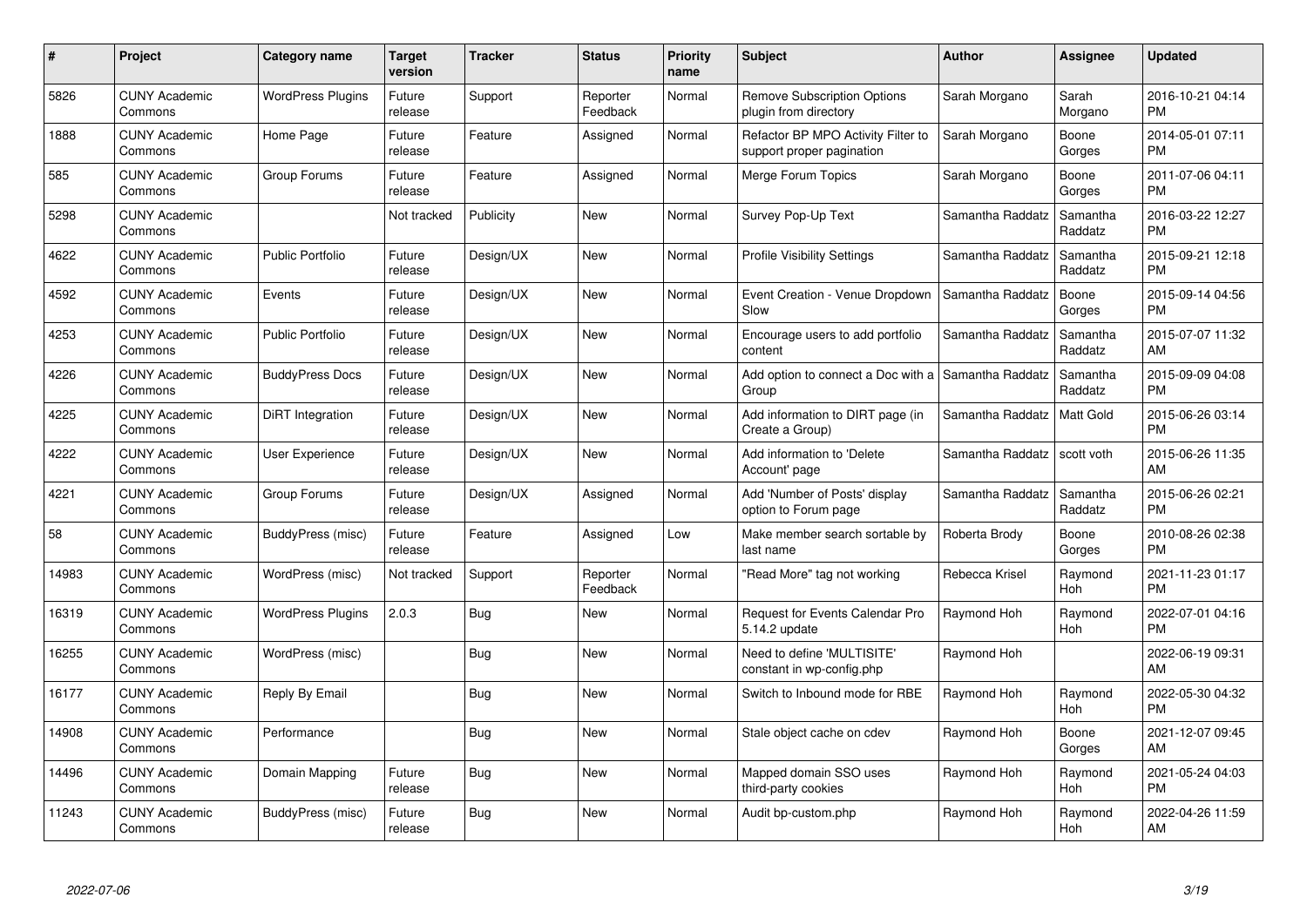| #     | Project                         | <b>Category name</b>     | <b>Target</b><br>version | <b>Tracker</b> | <b>Status</b>        | <b>Priority</b><br>name | <b>Subject</b>                                                                                  | Author                  | <b>Assignee</b>     | <b>Updated</b>                        |
|-------|---------------------------------|--------------------------|--------------------------|----------------|----------------------|-------------------------|-------------------------------------------------------------------------------------------------|-------------------------|---------------------|---------------------------------------|
| 3939  | <b>CUNY Academic</b><br>Commons | <b>WordPress Plugins</b> | Future<br>release        | <b>Bug</b>     | Hold                 | Normal                  | Activity stream support for<br>Co-Authors Plus plugin                                           | Raymond Hoh             | Raymond<br>Hoh      | 2015-11-09 06:13<br><b>PM</b>         |
| 3691  | <b>CUNY Academic</b><br>Commons | <b>WordPress Plugins</b> | Future<br>release        | <b>Bug</b>     | New                  | Normal                  | <b>WPMU Domain Mapping</b><br>Debugging on cdev                                                 | Raymond Hoh             | Matt Gold           | 2014-12-12 09:04<br>AM                |
| 16314 | <b>CUNY Academic</b><br>Commons | <b>WordPress Plugins</b> |                          | Feature        | New                  | Normal                  | Install Multicollab plug-in?                                                                    | Raffi<br>Khatchadourian |                     | 2022-06-29 03:44<br><b>PM</b>         |
| 16294 | <b>CUNY Academic</b><br>Commons |                          |                          | Bug            | New                  | Urgent                  | CAC is down                                                                                     | Raffi<br>Khatchadourian |                     | 2022-06-27 02:00<br><b>PM</b>         |
| 16290 | <b>CUNY Academic</b><br>Commons |                          |                          | Feature        | Reporter<br>Feedback | Normal                  | Add Table Of Contents Block<br>plug-in                                                          | Raffi<br>Khatchadourian |                     | 2022-06-24 10:26<br>AM                |
| 15516 | <b>CUNY Academic</b><br>Commons | <b>WordPress Plugins</b> |                          | <b>Bug</b>     | Reporter<br>Feedback | Normal                  | Can't publish or save draft of post<br>on wordpress.com                                         | Raffi<br>Khatchadourian | Raymond<br>Hoh      | 2022-03-02 05:52<br><b>PM</b>         |
| 15242 | <b>CUNY Academic</b><br>Commons | Performance              | Not tracked              | <b>Bug</b>     | Reporter<br>Feedback | Normal                  | Slugist site                                                                                    | Raffi<br>Khatchadourian | Boone<br>Gorges     | 2022-02-07 11:14<br>AM                |
| 14792 | <b>CUNY Academic</b><br>Commons |                          |                          | <b>Bug</b>     | New                  | Normal                  | Inconsistent email notifications<br>from gravity forms                                          | Raffi<br>Khatchadourian |                     | 2021-10-04 01:50<br><b>PM</b>         |
| 11077 | <b>CUNY Academic</b><br>Commons | Events                   | Not tracked              | Feature        | Reporter<br>Feedback | Normal                  | Show event category description<br>in event list view                                           | Raffi<br>Khatchadourian |                     | 2019-02-12 10:38<br><b>PM</b>         |
| 9420  | <b>CUNY Academic</b><br>Commons | cuny.is                  | Not tracked              | Feature        | <b>New</b>           | Normal                  | Request for http://cuny.is/streams                                                              | Raffi<br>Khatchadourian | Marilyn<br>Weber    | 2018-04-02 10:08<br>AM                |
| 8498  | <b>CUNY Academic</b><br>Commons | <b>WordPress Plugins</b> | Future<br>release        | Feature        | New                  | Low                     | <b>Gravity Forms Email Users</b>                                                                | Raffi<br>Khatchadourian | Matt Gold           | 2017-10-13 12:58<br><b>PM</b>         |
| 5183  | <b>CUNY Academic</b><br>Commons | Social Paper             | Future<br>release        | Design/UX      | New                  | Normal                  | Creating a new paper when<br>viewing an existing paper                                          | Raffi<br>Khatchadourian | Samantha<br>Raddatz | 2016-02-02 12:09<br><b>PM</b>         |
| 5182  | <b>CUNY Academic</b><br>Commons | Social Paper             | Future<br>release        | Design/UX      | New                  | Normal                  | "Publishing" a private paper on<br>social paper?                                                | Raffi<br>Khatchadourian | Boone<br>Gorges     | 2016-10-13 04:12<br><b>PM</b>         |
| 8675  | <b>CUNY Academic</b><br>Commons | User Onboarding          | Future<br>release        | <b>Bug</b>     | Reporter<br>Feedback | Low                     | Add new User search screen calls<br>for the input of email address but<br>doesn't work with one | Paul Hebert             | Boone<br>Gorges     | 2017-10-11 11:17<br>AM                |
| 14483 | <b>CUNY Academic</b><br>Commons | WordPress - Media        | Not tracked              | <b>Bug</b>     | Reporter<br>Feedback | Normal                  | Wordpress PDF Embed Stopped<br>Working after JITP Media Clone                                   | Patrick DeDauw          | Boone<br>Gorges     | 2021-05-20 01:51<br><b>PM</b>         |
| 11449 | <b>CUNY Academic</b><br>Commons | WordPress - Media        | Not tracked              | Support        | Reporter<br>Feedback | Normal                  | Cloning Media Library for JITP<br>from Staging to Production Site                               | Patrick DeDauw          | Boone<br>Gorges     | 2019-05-13 12:00<br><b>PM</b>         |
| 6665  | <b>CUNY Academic</b><br>Commons |                          | Not tracked              | Publicity      | New                  | Normal                  | Dead Link in 1.10 announcement<br>post                                                          | Paige Dupont            |                     | Stephen Real   2016-12-01 03:11<br>PM |
| 9346  | <b>CUNY Academic</b><br>Commons | WordPress (misc)         | Not tracked              | Bug            | New                  | Normal                  | Clone cetls.bmcc.cuny.edu for<br>development                                                    | Owen Roberts            | Raymond<br>Hoh      | 2018-03-06 05:35<br><b>PM</b>         |
| 3475  | <b>CUNY Academic</b><br>Commons | Events                   | Future<br>release        | Feature        | Assigned             | Normal                  | Request to add plugin to<br>streamline room<br>booking/appointment booking                      | Naomi Barrettara        | Boone<br>Gorges     | 2014-12-01 05:14<br><b>PM</b>         |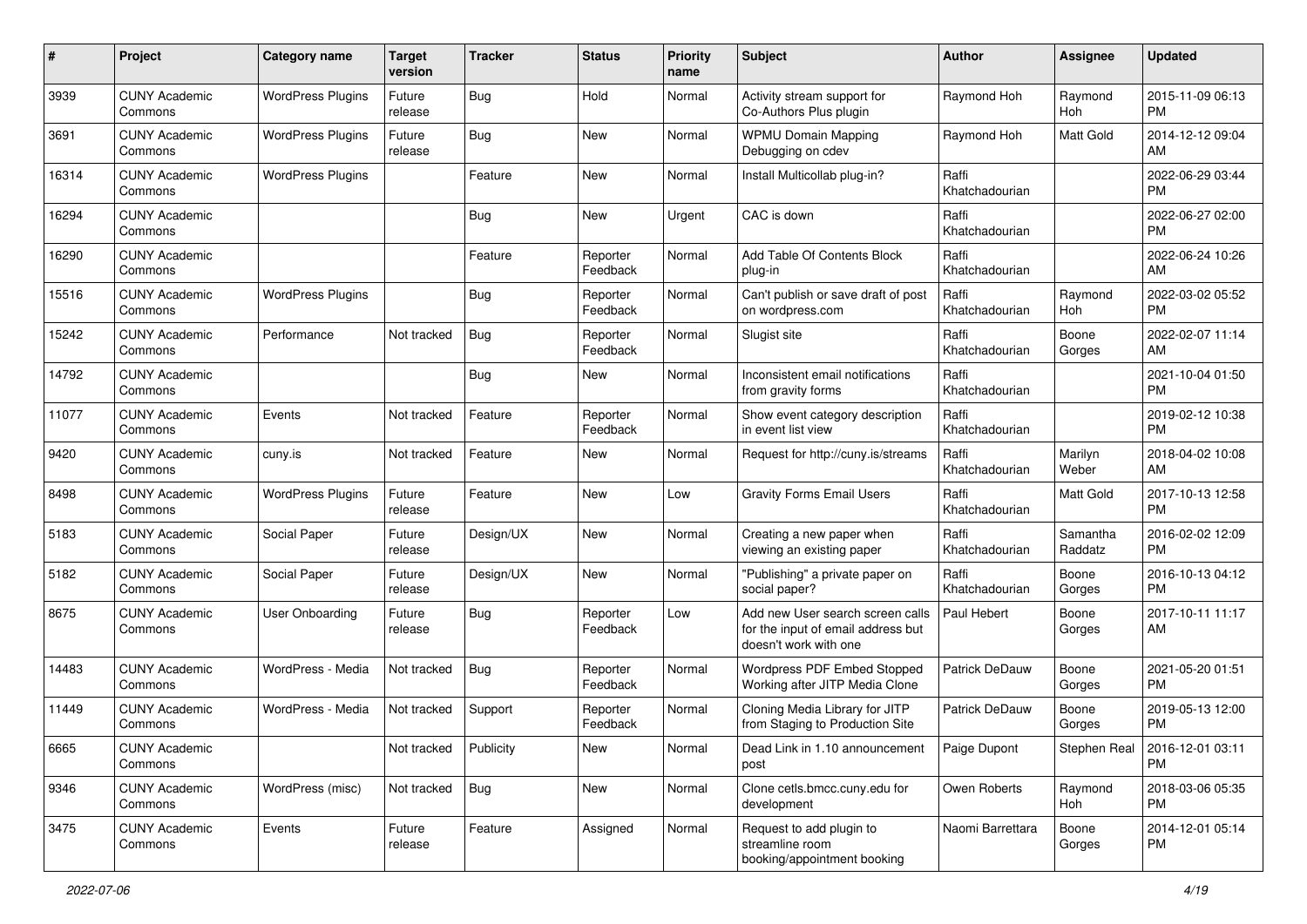| #     | Project                         | <b>Category name</b>       | <b>Target</b><br>version | <b>Tracker</b> | <b>Status</b>        | <b>Priority</b><br>name | Subject                                                                                                                                      | Author                 | <b>Assignee</b>     | <b>Updated</b>                |
|-------|---------------------------------|----------------------------|--------------------------|----------------|----------------------|-------------------------|----------------------------------------------------------------------------------------------------------------------------------------------|------------------------|---------------------|-------------------------------|
| 3511  | <b>CUNY Academic</b><br>Commons | Publicity                  | 1.7                      | Publicity      | Assigned             | Normal                  | Social media for 1.7                                                                                                                         | Micki Kaufman          | Sarah<br>Morgano    | 2014-10-14 03:32<br>PM        |
| 3510  | <b>CUNY Academic</b><br>Commons | Publicity                  | 1.7                      | Publicity      | Assigned             | Normal                  | Post on the News Blog re: 'My<br>Commons'                                                                                                    | Micki Kaufman          | Sarah<br>Morgano    | 2014-10-15 11:18<br>AM        |
| 3509  | <b>CUNY Academic</b><br>Commons | Publicity                  | 1.7                      | Publicity      | New                  | Normal                  | Create 1.7 digital signage imagery                                                                                                           | Micki Kaufman          | Marilyn<br>Weber    | 2014-10-01 12:40<br><b>PM</b> |
| 3506  | <b>CUNY Academic</b><br>Commons | Publicity                  | 1.7                      | Publicity      | New                  | Normal                  | Prepare 1.7 email messaging                                                                                                                  | Micki Kaufman          | Micki<br>Kaufman    | 2014-10-01 12:36<br><b>PM</b> |
| 2754  | <b>CUNY Academic</b><br>Commons | Design                     | Future<br>release        | Feature        | Assigned             | Normal                  | Determine strategy for CAC logo<br>handling in top header                                                                                    | Micki Kaufman          | Chris Stein         | 2015-01-05 08:53<br><b>PM</b> |
| 2753  | <b>CUNY Academic</b><br>Commons | <b>Public Portfolio</b>    | Future<br>release        | Feature        | New                  | Normal                  | Create actual actual tagification in<br>academic interests and other fields                                                                  | Micki Kaufman          | Boone<br>Gorges     | 2015-01-05 08:52<br><b>PM</b> |
| 3458  | <b>CUNY Academic</b><br>Commons | Groups (misc)              | Future<br>release        | Feature        | Assigned             | Normal                  | Filter Members of Group by<br>Campus                                                                                                         | <b>Michael Smith</b>   | Samantha<br>Raddatz | 2014-09-26 08:32<br><b>PM</b> |
| 2167  | <b>CUNY Academic</b><br>Commons | WordPress (misc)           | Future<br>release        | Bug            | Assigned             | Normal                  | <b>CAC-Livestream Plugin Issues</b>                                                                                                          | <b>Michael Smith</b>   | Dominic<br>Giglio   | 2015-01-02 03:06<br><b>PM</b> |
| 9908  | <b>CUNY Academic</b><br>Commons |                            | Not tracked              | Feature        | New                  | Normal                  | Is it possible to send email<br>updates to users (or an email<br>address not on the list) for only a<br>single page AFTER being<br>prompted? | <b>Michael Shields</b> | scott voth          | 2018-06-11 01:34<br><b>PM</b> |
| 481   | <b>CUNY Academic</b><br>Commons | Groups (misc)              | Future<br>release        | Feature        | Assigned             | Normal                  | ability to archive inactive groups<br>and blogs                                                                                              | Michael Mandiberg      | Samantha<br>Raddatz | 2015-11-09 05:56<br><b>PM</b> |
| 16307 | <b>CUNY Academic</b><br>Commons |                            |                          | <b>Bug</b>     | New                  | Normal                  | Add brief messaging to<br>accept/decline group membership<br>requests                                                                        | <b>Matt Gold</b>       | Boone<br>Gorges     | 2022-06-27 06:13<br><b>PM</b> |
| 15604 | <b>CUNY Academic</b><br>Commons | <b>Email Notifications</b> | Future<br>release        | Feature        | Assigned             | Normal                  | Restructure Commons Group<br>Digest Email Messages                                                                                           | Matt Gold              | Boone<br>Gorges     | 2022-05-26 10:45<br>AM        |
| 13949 | <b>CUNY Academic</b><br>Commons |                            | Not tracked              | Bug            | New                  | Normal                  | Continued debugging of runaway<br>MySQL connections                                                                                          | <b>Matt Gold</b>       | Boone<br>Gorges     | 2021-09-14 10:42<br>AM        |
| 10659 | <b>CUNY Academic</b><br>Commons | Group Forums               | Future<br>release        | Feature        | Assigned             | Normal                  | Post to multiple groups via email                                                                                                            | <b>Matt Gold</b>       | Raymond<br>Hoh      | 2018-11-15 12:54<br>AM        |
| 10040 | <b>CUNY Academic</b><br>Commons | WordPress (misc)           | Not tracked              | <b>Bug</b>     | Reporter<br>Feedback | Normal                  | User doesn't see full list of themes   Matt Gold                                                                                             |                        | Boone<br>Gorges     | 2018-07-25 10:12<br>AM        |
| 9979  | <b>CUNY Academic</b><br>Commons | <b>Email Notifications</b> | Not tracked              | <b>Bug</b>     | Reporter<br>Feedback | Normal                  | Reports of slow email activation<br>emails                                                                                                   | Matt Gold              | Boone<br>Gorges     | 2018-08-29 09:40<br>PM        |
| 9947  | <b>CUNY Academic</b><br>Commons | <b>WordPress Plugins</b>   | Future<br>release        | Feature        | Reporter<br>Feedback | Normal                  | Install H5P quiz plugin                                                                                                                      | Matt Gold              | Boone<br>Gorges     | 2018-09-11 11:01<br>AM        |
| 9941  | <b>CUNY Academic</b><br>Commons | Wiki                       | Not tracked              | Support        | Assigned             | Normal                  | Wiki functionality                                                                                                                           | <b>Matt Gold</b>       | Boone<br>Gorges     | 2018-06-26 10:57<br>AM        |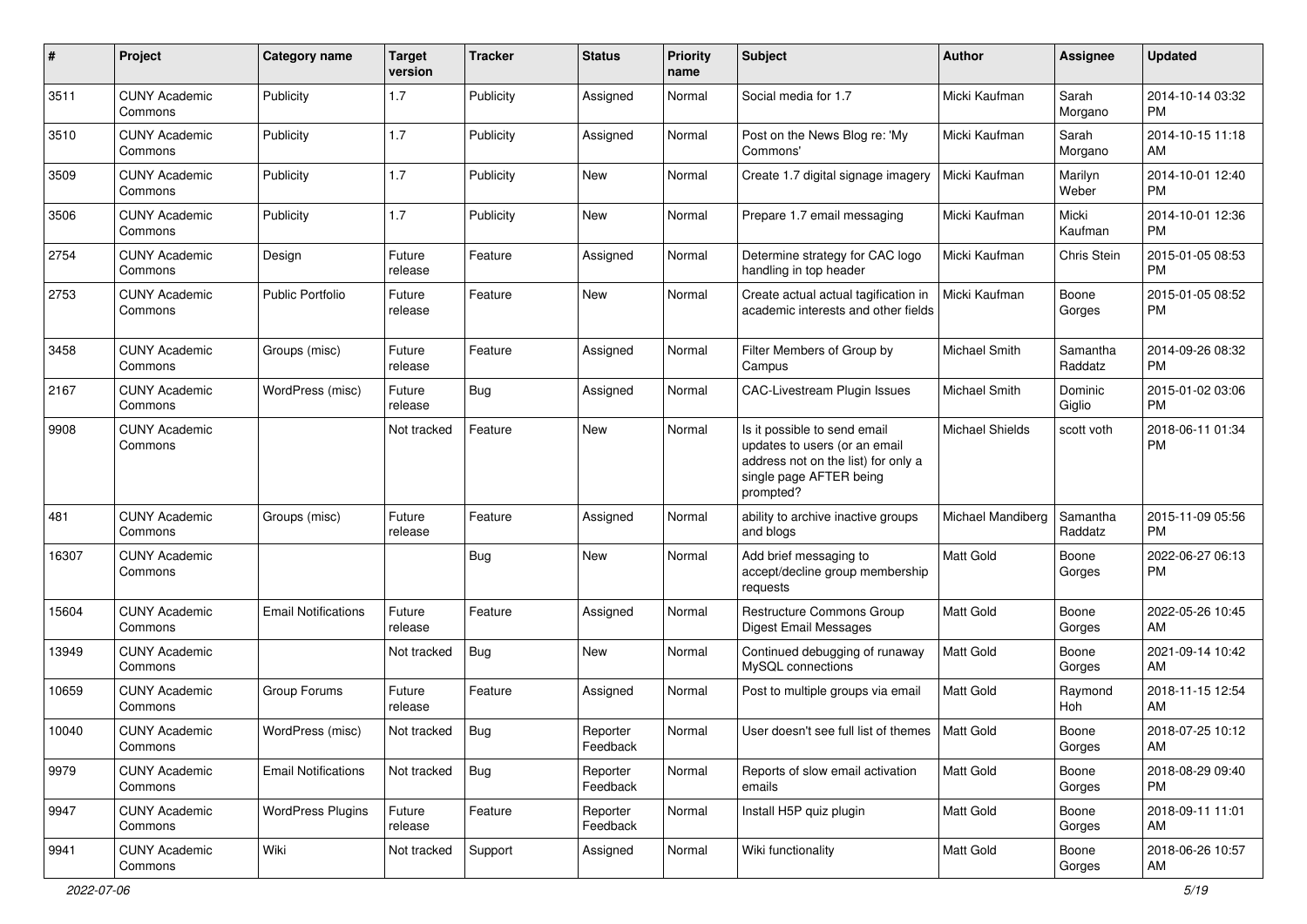| #    | <b>Project</b>                  | <b>Category name</b>      | <b>Target</b><br>version | <b>Tracker</b> | <b>Status</b>        | Priority<br>name | <b>Subject</b>                                                                        | <b>Author</b>    | <b>Assignee</b>       | <b>Updated</b>                |
|------|---------------------------------|---------------------------|--------------------------|----------------|----------------------|------------------|---------------------------------------------------------------------------------------|------------------|-----------------------|-------------------------------|
| 9028 | <b>CUNY Academic</b><br>Commons | Onboarding                | Future<br>release        | Feature        | Assigned             | Normal           | suggest groups to new members<br>during the registration process                      | <b>Matt Gold</b> | Chris Stein           | 2018-10-24 12:34<br><b>PM</b> |
| 9015 | <b>CUNY Academic</b><br>Commons | Groups (misc)             | Not tracked              | Outreach       | Assigned             | Normal           | Email group admins the email<br>addresses of their groups                             | <b>Matt Gold</b> | <b>Matt Gold</b>      | 2018-01-02 09:54<br>AM        |
| 8992 | <b>NYCDH Community</b><br>Site  |                           |                          | Bug            | Assigned             | Normal           | Multiple RBE error reports                                                            | Matt Gold        | Raymond<br>Hoh        | 2017-12-11 05:43<br><b>PM</b> |
| 8991 | <b>CUNY Academic</b><br>Commons | Reply By Email            | Not tracked              | <b>Bug</b>     | Hold                 | Normal           | RBE duplicate email message<br>issue                                                  | <b>Matt Gold</b> | Raymond<br><b>Hoh</b> | 2018-02-18 08:53<br><b>PM</b> |
| 8976 | <b>CUNY Academic</b><br>Commons | Reply By Email            | Not tracked              | Feature        | Assigned             | Normal           | Package RBE new topics posting?                                                       | <b>Matt Gold</b> | Raymond<br>Hoh        | 2017-12-04 02:34<br><b>PM</b> |
| 8902 | <b>CUNY Academic</b><br>Commons | Design                    | Not tracked              | Feature        | Assigned             | Normal           | Report back on research on<br><b>BuddyPress themes</b>                                | Matt Gold        | Michael Smith         | 2017-11-10 12:31<br><b>PM</b> |
| 8901 | <b>CUNY Academic</b><br>Commons | Accessibility             | Future<br>release        | Feature        | Assigned             | Normal           | Theme analysis for accessibility                                                      | <b>Matt Gold</b> | Boone<br>Gorges       | 2022-04-26 11:59<br>AM        |
| 8900 | <b>CUNY Academic</b><br>Commons | Accessibility             | Future<br>release        | Feature        | Assigned             | Normal           | Look into tools to enforce<br>accessibility in WP environment                         | <b>Matt Gold</b> | Boone<br>Gorges       | 2022-04-26 11:59<br>AM        |
| 8898 | <b>CUNY Academic</b><br>Commons | Social Paper              | Not tracked              | Feature        | Assigned             | Normal           | Usage data on docs and social<br>paper                                                | Matt Gold        | Matt Gold             | 2017-11-16 11:32<br>AM        |
| 8837 | <b>CUNY Academic</b><br>Commons |                           | Not tracked              | Feature        | Assigned             | Normal           | Create a form to request info from<br>people requesting premium<br>themes and plugins | <b>Matt Gold</b> | Marilyn<br>Weber      | 2017-11-14 03:35<br><b>PM</b> |
| 8836 | <b>CUNY Academic</b><br>Commons | <b>Blogs (BuddyPress)</b> | Future<br>release        | Feature        | Assigned             | Normal           | Redesign site launch process                                                          | <b>Matt Gold</b> | Boone<br>Gorges       | 2019-10-03 02:49<br><b>PM</b> |
| 8756 | <b>CUNY Academic</b><br>Commons | Group Blogs               | Future<br>release        | Feature        | Hold                 | Normal           | Connect multiple blogs to one<br>group?                                               | <b>Matt Gold</b> | Boone<br>Gorges       | 2017-09-30 10:42<br>AM        |
| 8666 | <b>CUNY Academic</b><br>Commons | Teaching                  | Not tracked              | Documentation  | Assigned             | Normal           | Create Teaching on the Commons<br>Resource Page                                       | Matt Gold        | Laurie Hurson         | 2019-09-23 03:16<br><b>PM</b> |
| 7115 | <b>CUNY Academic</b><br>Commons | Groups (misc)             | Future<br>release        | Feature        | Reporter<br>Feedback | Normal           | make licensing info clear during<br>group creation                                    | Matt Gold        | Raymond<br>Hoh        | 2020-12-08 11:32<br>AM        |
| 6995 | <b>CUNY Academic</b><br>Commons | Home Page                 | Not tracked              | <b>Bug</b>     | Assigned             | Normal           | member filter on homepage not<br>working                                              | Matt Gold        | Raymond<br><b>Hoh</b> | 2016-12-11 09:46<br><b>PM</b> |
| 6671 | <b>CUNY Academic</b><br>Commons | Reply By Email            | Not tracked              | <b>Bug</b>     | Assigned             | Normal           | "Post too often" RBE error<br>message                                                 | <b>Matt Gold</b> | Raymond<br>Hoh        | 2016-11-11 09:55<br>AM        |
| 6426 | <b>CUNY Academic</b><br>Commons | Spam/Spam<br>Prevention   | Future<br>release        | Feature        | Assigned             | Normal           | Force captcha on all comments?                                                        | Matt Gold        | <b>Tahir Butt</b>     | 2016-10-24 02:06<br><b>PM</b> |
| 6298 | <b>CUNY Academic</b><br>Commons | User Experience           | Not tracked              | Design/UX      | Assigned             | Normal           | Examine data from survey                                                              | Matt Gold        | Margaret<br>Galvan    | 2016-10-14 12:16<br><b>PM</b> |
| 6115 | <b>CUNY Academic</b><br>Commons | Publicity                 | Not tracked              | Feature        | Assigned             | Normal           | create digital signage for GC                                                         | <b>Matt Gold</b> | scott voth            | 2016-10-11 10:09<br><b>PM</b> |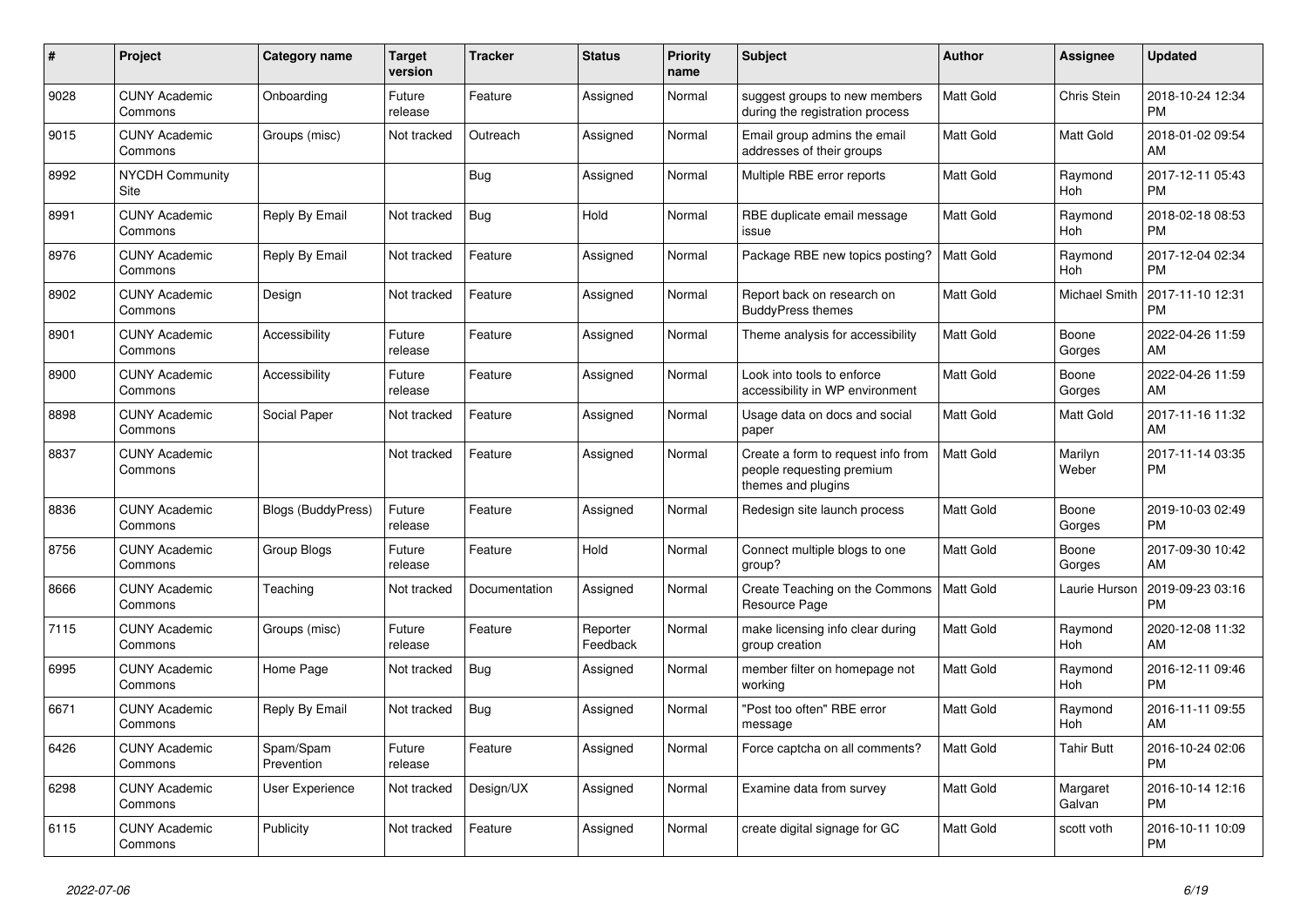| #    | Project                         | <b>Category name</b>      | <b>Target</b><br>version | <b>Tracker</b> | <b>Status</b>        | <b>Priority</b><br>name | <b>Subject</b>                                                      | <b>Author</b>    | <b>Assignee</b>     | <b>Updated</b>                |
|------|---------------------------------|---------------------------|--------------------------|----------------|----------------------|-------------------------|---------------------------------------------------------------------|------------------|---------------------|-------------------------------|
| 6014 | <b>CUNY Academic</b><br>Commons | Publicity                 | Future<br>release        | Publicity      | Reporter<br>Feedback | Normal                  | Google search listing                                               | <b>Matt Gold</b> | Boone<br>Gorges     | 2016-09-21 03:48<br><b>PM</b> |
| 5955 | <b>CUNY Academic</b><br>Commons | Outreach                  | Future<br>release        | Feature        | Assigned             | Normal                  | Create auto-newsletter for<br>commons members                       | <b>Matt Gold</b> | Luke Waltzer        | 2016-08-30 10:34<br>AM        |
| 5696 | <b>CUNY Academic</b><br>Commons | Events                    | Future<br>release        | Feature        | Assigned             | Normal                  | Events Calendar - display options<br>calendar aggregation           | <b>Matt Gold</b> | Boone<br>Gorges     | 2016-10-13 11:44<br>AM        |
| 5691 | <b>CUNY Academic</b><br>Commons | <b>Blogs (BuddyPress)</b> | Future<br>release        | Bug            | Assigned             | High                    | Differing numbers on Sites display                                  | Matt Gold        | Raymond<br>Hoh      | 2016-06-13 01:37<br><b>PM</b> |
| 5581 | <b>CUNY Academic</b><br>Commons | Analytics                 | Future<br>release        | Feature        | Assigned             | Normal                  | <b>Explore alternatives to Google</b><br>Analytics                  | Matt Gold        | Valerie<br>Townsend | 2020-04-17 03:12<br><b>PM</b> |
| 5316 | <b>CUNY Academic</b><br>Commons | <b>User Experience</b>    | Future<br>release        | Feature        | Assigned             | Normal                  | Prompt user email address<br>updates                                | Matt Gold        | Stephen Real        | 2016-12-21 03:30<br><b>PM</b> |
| 5016 | <b>CUNY Academic</b><br>Commons | Events                    | Future<br>release        | Feature        | Assigned             | Low                     | Allow comments to be posted on<br>events                            | Matt Gold        | Raymond<br>Hoh      | 2019-03-01 02:23<br><b>PM</b> |
| 4986 | <b>CUNY Academic</b><br>Commons | ZenDesk                   | Not tracked              | Support        | Assigned             | Normal                  | Prepare documentation for<br>Zendesk re web widget                  | Matt Gold        | Samantha<br>Raddatz | 2016-02-25 03:09<br><b>PM</b> |
| 4980 | <b>CUNY Academic</b><br>Commons | Home Page                 | Future<br>release        | Feature        | Assigned             | Normal                  | CAC Featured Content -- Adding<br>Randomization                     | <b>Matt Gold</b> | Boone<br>Gorges     | 2016-12-12 03:01<br><b>PM</b> |
| 4903 | <b>CUNY Academic</b><br>Commons | Events                    | Future<br>release        | Design/UX      | Assigned             | Normal                  | Improving visual appearance of<br>event calendars                   | <b>Matt Gold</b> | Boone<br>Gorges     | 2016-10-13 11:51<br>AM        |
| 4661 | <b>CUNY Academic</b><br>Commons | User Experience           | Future<br>release        | Bug            | Assigned             | Normal                  | <b>Simplify Events text</b>                                         | Matt Gold        | Samantha<br>Raddatz | 2015-10-02 09:06<br><b>PM</b> |
| 4404 | <b>CUNY Academic</b><br>Commons | <b>Public Portfolio</b>   | Future<br>release        | Design/UX      | Assigned             | Normal                  | Change color of permissions info<br>on portfolio editing interface  | Matt Gold        | Samantha<br>Raddatz | 2015-08-11 05:28<br><b>PM</b> |
| 4238 | <b>CUNY Academic</b><br>Commons | Events                    | Future<br>release        | Feature        | Assigned             | Normal                  | Copy Events to Other Groups?                                        | <b>Matt Gold</b> | Boone<br>Gorges     | 2015-07-02 10:08<br>AM        |
| 4235 | <b>CUNY Academic</b><br>Commons |                           | Not tracked              | Design/UX      | Assigned             | Normal                  | Explore user experience around<br>comments on forum topics vs docs  | <b>Matt Gold</b> | Samantha<br>Raddatz | 2015-07-21 10:23<br>AM        |
| 4070 | <b>CUNY Academic</b><br>Commons | Analytics                 | Not tracked              | Support        | Assigned             | Normal                  | Request for JITP site analytics                                     | Matt Gold        | Seth Persons        | 2016-02-23 03:09<br><b>PM</b> |
| 4053 | <b>CUNY Academic</b><br>Commons | Events                    | Future<br>release        | Feature        | Assigned             | Normal                  | Create new tab for past events                                      | <b>Matt Gold</b> | Boone<br>Gorges     | 2015-05-12 02:10<br><b>PM</b> |
| 4027 | <b>CUNY Academic</b><br>Commons | Commons In A Box          | Not tracked              | Design/UX      | Assigned             | Normal                  | Usability review of CBOX update<br>procedures                       | <b>Matt Gold</b> | Samantha<br>Raddatz | 2015-05-11 06:36<br><b>PM</b> |
| 3770 | <b>CUNY Academic</b><br>Commons | Public Portfolio          | Future<br>release        | Feature        | Assigned             | Normal                  | Improve Layout/Formatting of<br>Positions Area on Public Portfolios | Matt Gold        | Chris Stein         | 2015-04-01 09:17<br><b>PM</b> |
| 3768 | <b>CUNY Academic</b><br>Commons | <b>Public Portfolio</b>   | Future<br>release        | Feature        | Assigned             | Normal                  | Institutions/Past positions on<br>public portfolios                 | <b>Matt Gold</b> | Boone<br>Gorges     | 2018-04-23 10:44<br>AM        |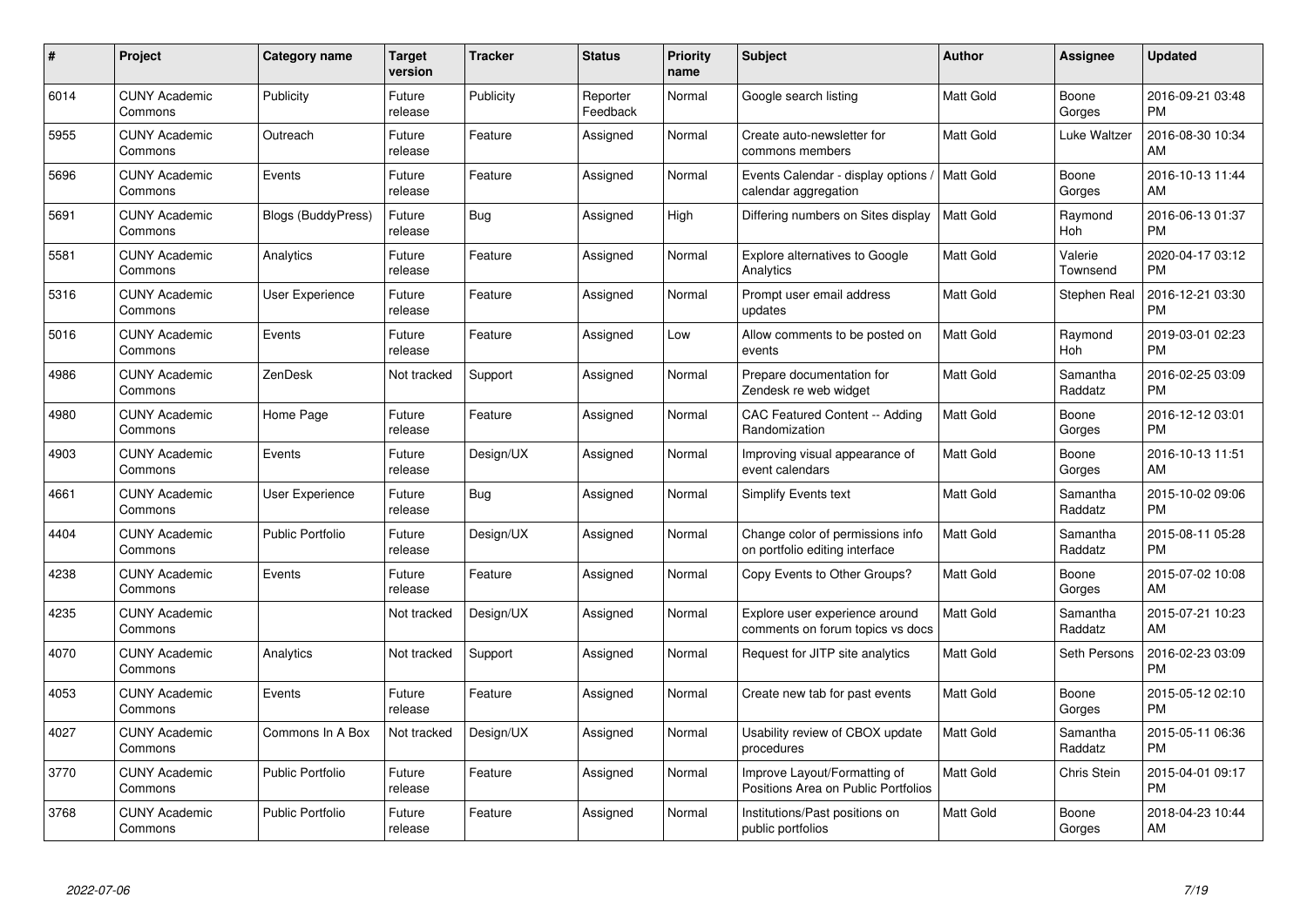| $\#$ | Project                         | <b>Category name</b>     | <b>Target</b><br>version | <b>Tracker</b> | <b>Status</b>       | <b>Priority</b><br>name | <b>Subject</b>                                                        | <b>Author</b>    | Assignee        | <b>Updated</b>                |
|------|---------------------------------|--------------------------|--------------------------|----------------|---------------------|-------------------------|-----------------------------------------------------------------------|------------------|-----------------|-------------------------------|
| 3759 | <b>CUNY Academic</b><br>Commons | WordPress (misc)         | Future<br>release        | Feature        | Assigned            | Normal                  | Review Interface for Adding Users<br>to Blogs                         | Matt Gold        | Boone<br>Gorges | 2015-03-24 05:52<br><b>PM</b> |
| 3662 | <b>CUNY Academic</b><br>Commons | <b>SEO</b>               | Future<br>release        | Feature        | Assigned            | Normal                  | Duplicate Content/SEO/Google<br>issues                                | <b>Matt Gold</b> | Raymond<br>Hoh  | 2015-04-13 04:37<br><b>PM</b> |
| 3657 | <b>CUNY Academic</b><br>Commons | WordPress (misc)         | Not tracked              | Feature        | New                 | Normal                  | Create alert for GC email<br>addresses                                | Matt Gold        | Matt Gold       | 2016-04-14 11:29<br><b>PM</b> |
| 3577 | <b>CUNY Academic</b><br>Commons | My Commons               | Future<br>release        | Design/UX      | Assigned            | Normal                  | Replies to items in My Commons                                        | <b>Matt Gold</b> | Raymond<br>Hoh  | 2015-04-09 05:19<br><b>PM</b> |
| 3536 | <b>CUNY Academic</b><br>Commons | My Commons               | Future<br>release        | Feature        | Assigned            | Normal                  | Infinite Scroll on My Commons<br>page                                 | Matt Gold        | Raymond<br>Hoh  | 2015-04-13 04:42<br><b>PM</b> |
| 3524 | <b>CUNY Academic</b><br>Commons | Documentation            | Not tracked              | Documentation  | Assigned            | Normal                  | Post describing all you can do<br>when starting up a new blog/group   | <b>Matt Gold</b> | scott voth      | 2014-10-04 12:56<br><b>PM</b> |
| 3517 | <b>CUNY Academic</b><br>Commons | My Commons               | Future<br>release        | Feature        | Assigned            | Normal                  | Mute/Unmute My Commons<br>updates                                     | <b>Matt Gold</b> | Raymond<br>Hoh  | 2015-11-09 01:19<br><b>PM</b> |
| 3419 | <b>CUNY Academic</b><br>Commons | Group Invitations        | 1.6.14                   | Bug            | Testing<br>Required | Normal                  | Neatening the display of<br>messages on group requests                | <b>Matt Gold</b> | Boone<br>Gorges | 2014-09-01 09:29<br><b>PM</b> |
| 3369 | <b>CUNY Academic</b><br>Commons | Reply By Email           | Not tracked              | Outreach       | Hold                | Normal                  | Release reply by email to WP<br>plugin directory                      | <b>Matt Gold</b> | Raymond<br>Hoh  | 2016-03-01 12:46<br><b>PM</b> |
| 3354 | <b>CUNY Academic</b><br>Commons | <b>Group Files</b>       | Future<br>release        | Feature        | Assigned            | Low                     | Allow Group Download of Multiple<br><b>Selected Files</b>             | Matt Gold        | Chris Stein     | 2014-08-01 08:50<br>AM        |
| 3308 | <b>CUNY Academic</b><br>Commons | Group Invitations        | Future<br>release        | Feature        | Assigned            | Normal                  | Allow members to rescind group<br>invitations                         | Matt Gold        | Boone<br>Gorges | 2015-04-01 08:53<br><b>PM</b> |
| 3220 | <b>CUNY Academic</b><br>Commons | <b>Public Portfolio</b>  | Future<br>release        | Feature        | Assigned            | Normal                  | Add indent/outdent option to<br>Formatting Buttons on Profile<br>Page | <b>Matt Gold</b> | Boone<br>Gorges | 2014-05-21 10:39<br><b>PM</b> |
| 3090 | <b>CUNY Academic</b><br>Commons | Twitter page             | Future<br>release        | Feature        | Assigned            | Normal                  | Prevent Retweets from showing<br>up on Commons twitter page           | Matt Gold        | Tahir Butt      | 2016-10-24 11:31<br>AM        |
| 3080 | <b>CUNY Academic</b><br>Commons | <b>Group Files</b>       | Future<br>release        | Feature        | Assigned            | Low                     | Create a system to keep track of<br>file changes                      | Matt Gold        | Boone<br>Gorges | 2014-02-26 10:04<br>PM        |
| 3042 | <b>CUNY Academic</b><br>Commons | <b>Public Portfolio</b>  | Future<br>release        | Feature        | Assigned            | Normal                  | Browsing member interests                                             | <b>Matt Gold</b> | Boone<br>Gorges | 2015-03-21 09:04<br><b>PM</b> |
| 2618 | <b>NYCDH Community</b><br>Site  |                          |                          | Bug            | Assigned            | Low                     | Mark blogs as spam when created<br>by users marked as spam            | <b>Matt Gold</b> | Boone<br>Gorges | 2013-06-09 11:38<br><b>PM</b> |
| 2523 | <b>CUNY Academic</b><br>Commons | <b>BuddyPress Docs</b>   | Future<br>release        | Feature        | Assigned            | Normal                  | Allow Users to Upload Images to<br><b>BP</b> Docs                     | Matt Gold        | Boone<br>Gorges | 2015-11-09 06:14<br><b>PM</b> |
| 2223 | <b>CUNY Academic</b><br>Commons | <b>WordPress Plugins</b> | Future<br>release        | Feature        | Assigned            | Low                     | Add Participad to the CUNY<br><b>Academic Commons</b>                 | <b>Matt Gold</b> | Boone<br>Gorges | 2014-09-17 10:03<br><b>PM</b> |
| 2013 | <b>CUNY Academic</b><br>Commons | <b>Public Portfolio</b>  | Future<br>release        | Feature        | Assigned            | Low                     | Have Profile Privacy Options show<br>up only for filled-in fields     | Matt Gold        | Boone<br>Gorges | 2015-11-09 06:09<br><b>PM</b> |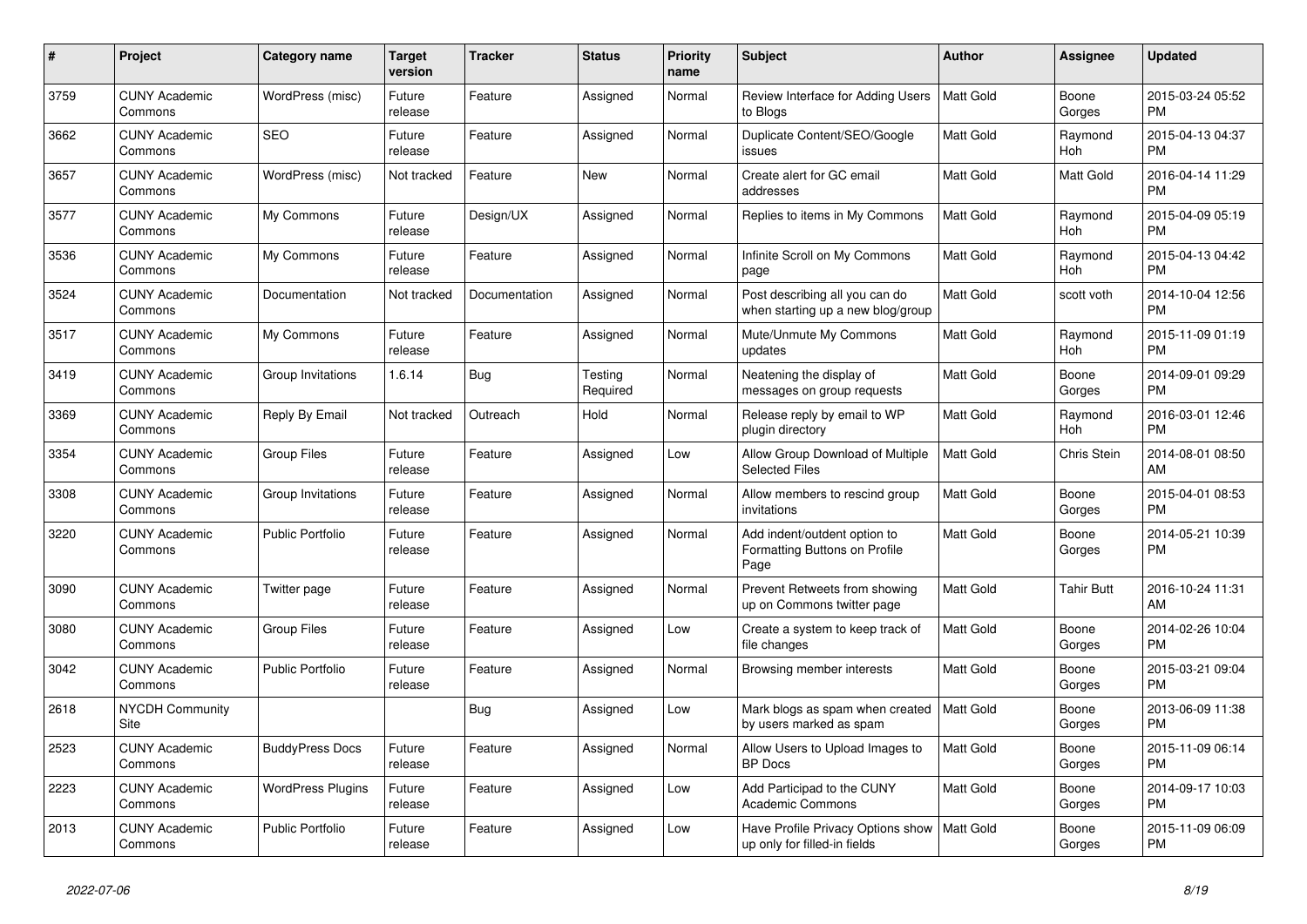| #    | Project                         | <b>Category name</b>     | <b>Target</b><br>version | <b>Tracker</b> | <b>Status</b>        | <b>Priority</b><br>name | <b>Subject</b>                                                                                   | Author           | <b>Assignee</b>     | <b>Updated</b>                |
|------|---------------------------------|--------------------------|--------------------------|----------------|----------------------|-------------------------|--------------------------------------------------------------------------------------------------|------------------|---------------------|-------------------------------|
| 1562 | <b>CUNY Academic</b><br>Commons | <b>WordPress Plugins</b> | Future<br>release        | Feature        | Assigned             | Low                     | Play with NYT Collaborative<br><b>Authoring Tool</b>                                             | <b>Matt Gold</b> | Boone<br>Gorges     | 2015-01-05 08:47<br><b>PM</b> |
| 1544 | <b>CUNY Academic</b><br>Commons | Groups (misc)            | Future<br>release        | Feature        | Reporter<br>Feedback | Normal                  | Group Filtering and Sorting                                                                      | <b>Matt Gold</b> | Chris Stein         | 2019-03-01 02:25<br><b>PM</b> |
| 1456 | <b>CUNY Academic</b><br>Commons | Group Invitations        | Future<br>release        | Feature        | Reporter<br>Feedback | Low                     | Invite to Group Button from Profile<br>Field                                                     | <b>Matt Gold</b> | Samantha<br>Raddatz | 2015-11-09 05:59<br><b>PM</b> |
| 1192 | <b>CUNY Academic</b><br>Commons | Group Files              | Future<br>release        | Feature        | Assigned             | Low                     | When posting group files, allow<br>users to add a category without<br>saving                     | Matt Gold        | Raymond<br>Hoh      | 2015-11-09 05:53<br><b>PM</b> |
| 1105 | <b>CUNY Academic</b><br>Commons | WordPress (misc)         | Future<br>release        | Feature        | Assigned             | Normal                  | <b>Rephrase Blog Privacy Options</b>                                                             | <b>Matt Gold</b> | Samantha<br>Raddatz | 2015-11-09 06:19<br><b>PM</b> |
| 940  | <b>CUNY Academic</b><br>Commons | Redmine                  | Future<br>release        | Feature        | Assigned             | Low                     | Communication with users after<br>releases                                                       | <b>Matt Gold</b> | Dominic<br>Giglio   | 2012-09-09 04:36<br><b>PM</b> |
| 658  | <b>CUNY Academic</b><br>Commons | <b>WordPress Plugins</b> | Future<br>release        | Feature        | Assigned             | Normal                  | Rebulid Sitewide Tag Suggestion                                                                  | <b>Matt Gold</b> | Boone<br>Gorges     | 2015-01-05 08:47<br><b>PM</b> |
| 653  | <b>CUNY Academic</b><br>Commons | Group Blogs              | Future<br>release        | Feature        | Assigned             | Normal                  | Redesign Integration of Groups<br>and Blogs                                                      | <b>Matt Gold</b> | Samantha<br>Raddatz | 2015-11-09 05:40<br><b>PM</b> |
| 636  | <b>CUNY Academic</b><br>Commons | WordPress (misc)         | Not tracked              | Support        | Assigned             | Normal                  | Create Lynda.com-like Table of<br><b>Contents for Prospective Tutorial</b><br><b>Screencasts</b> | <b>Matt Gold</b> | scott voth          | 2016-02-23 03:12<br><b>PM</b> |
| 635  | <b>CUNY Academic</b><br>Commons | BuddyPress (misc)        | Future<br>release        | Feature        | Assigned             | Normal                  | Big Blue Button -<br>Videoconferencing in Groups and<br>Blogs                                    | <b>Matt Gold</b> | Boone<br>Gorges     | 2011-03-14 03:24<br><b>PM</b> |
| 599  | <b>CUNY Academic</b><br>Commons | BuddyPress (misc)        | Future<br>release        | Feature        | Assigned             | Normal                  | Consider adding rating plugins for<br><b>BuddyPress/BBPress</b>                                  | <b>Matt Gold</b> | Boone<br>Gorges     | 2011-08-22 06:50<br><b>PM</b> |
| 554  | <b>CUNY Academic</b><br>Commons | BuddyPress (misc)        | Future<br>release        | Feature        | Assigned             | Normal                  | Add Trackback notifications to<br>site-wide activity feed                                        | <b>Matt Gold</b> | Boone<br>Gorges     | 2015-11-09 06:19<br><b>PM</b> |
| 500  | <b>CUNY Academic</b><br>Commons | BuddyPress (misc)        | Future<br>release        | Feature        | Assigned             | Normal                  | Export Group Data                                                                                | <b>Matt Gold</b> | Boone<br>Gorges     | 2010-12-19 12:09<br><b>PM</b> |
| 497  | <b>CUNY Academic</b><br>Commons | <b>WordPress Plugins</b> | Future<br>release        | Feature        | Assigned             | Normal                  | Drag and Drop Ordering on<br>Gallery Post Plugin                                                 | <b>Matt Gold</b> | Ron Rennick         | 2015-11-09 06:18<br><b>PM</b> |
| 435  | <b>CUNY Academic</b><br>Commons | BuddyPress (misc)        | Future<br>release        | Feature        | Assigned             | Normal                  | Include Avatar Images in Forum<br><b>Post Notification Emails</b>                                | <b>Matt Gold</b> | Boone<br>Gorges     | 2010-12-08 12:40<br><b>PM</b> |
| 412  | <b>CUNY Academic</b><br>Commons | <b>WordPress Themes</b>  | Future<br>release        | Feature        | Assigned             | Normal                  | <b>Featured Themes</b>                                                                           | Matt Gold        | Dominic<br>Giglio   | 2015-01-05 08:44<br><b>PM</b> |
| 377  | <b>CUNY Academic</b><br>Commons | BuddyPress (misc)        | Future<br>release        | Feature        | Assigned             | Normal                  | Like buttons                                                                                     | <b>Matt Gold</b> | Boone<br>Gorges     | 2010-11-16 05:13<br><b>PM</b> |
| 370  | <b>CUNY Academic</b><br>Commons | Registration             | Future<br>release        | Feature        | Assigned             | High                    | <b>Guest Accounts</b>                                                                            | <b>Matt Gold</b> | Matt Gold           | 2015-04-09 09:33<br><b>PM</b> |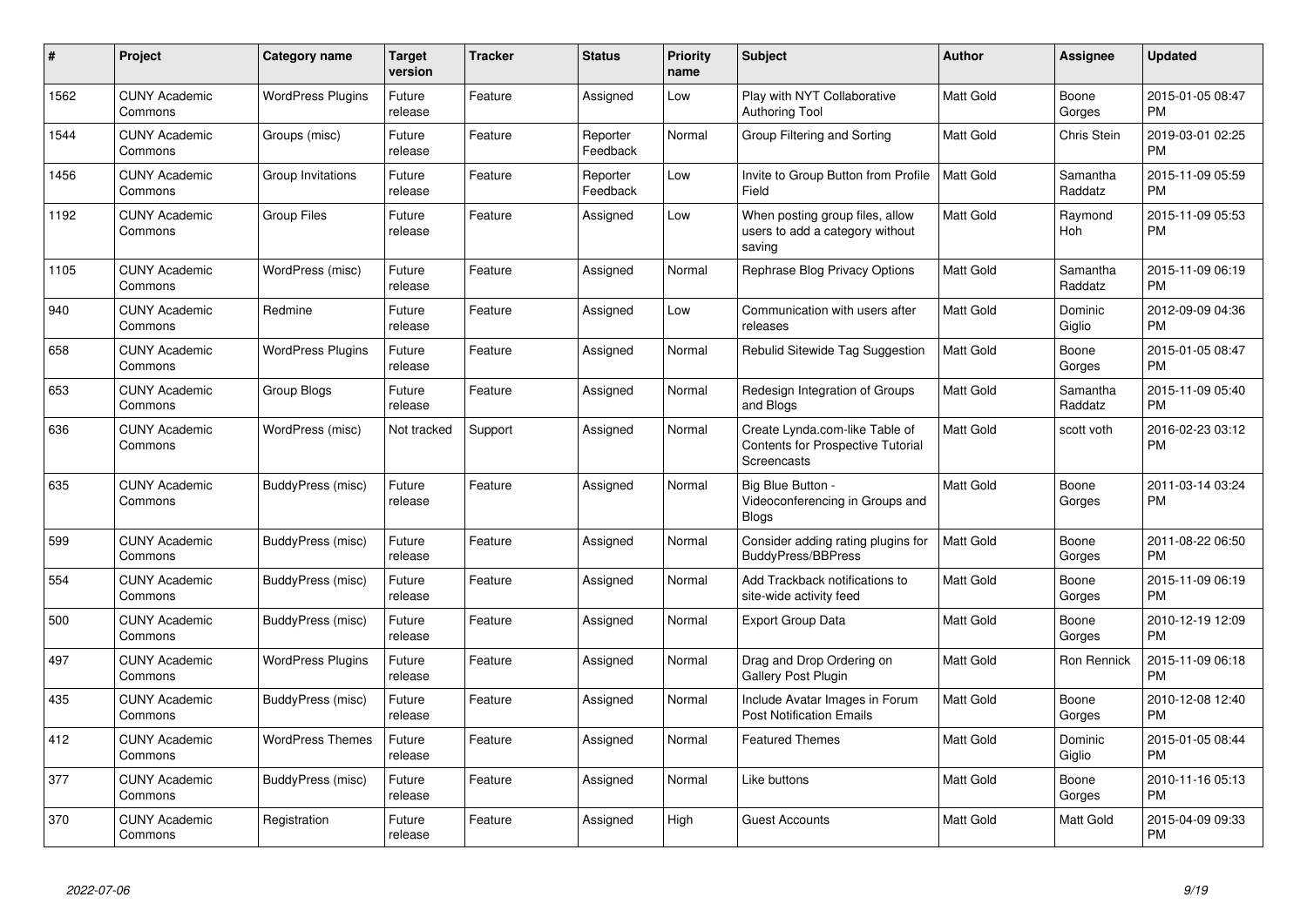| #     | <b>Project</b>                  | <b>Category name</b>       | <b>Target</b><br>version | <b>Tracker</b> | <b>Status</b>        | <b>Priority</b><br>name | <b>Subject</b>                                                                | <b>Author</b>      | Assignee            | <b>Updated</b>                |
|-------|---------------------------------|----------------------------|--------------------------|----------------|----------------------|-------------------------|-------------------------------------------------------------------------------|--------------------|---------------------|-------------------------------|
| 365   | <b>CUNY Academic</b><br>Commons | WordPress (misc)           | Future<br>release        | Feature        | Assigned             | Normal                  | <b>Create Mouseover Tooltips</b><br>throughout Site                           | <b>Matt Gold</b>   | Chris Stein         | 2015-11-09 06:18<br><b>PM</b> |
| 364   | <b>CUNY Academic</b><br>Commons | <b>WordPress Plugins</b>   | Future<br>release        | Feature        | New                  | Normal                  | <b>Bulletin Board</b>                                                         | <b>Matt Gold</b>   |                     | 2015-01-05 08:50<br><b>PM</b> |
| 333   | <b>CUNY Academic</b><br>Commons | <b>Email Notifications</b> | Future<br>release        | Feature        | Assigned             | Low                     | Delay Forum Notification Email<br>Delivery Until After Editing Period<br>Ends | <b>Matt Gold</b>   | Raymond<br>Hoh      | 2015-11-09 06:01<br><b>PM</b> |
| 310   | <b>CUNY Academic</b><br>Commons | <b>BuddyPress</b> (misc)   | Future<br>release        | Feature        | Assigned             | Low                     | <b>Friend Request Email</b>                                                   | <b>Matt Gold</b>   | Samantha<br>Raddatz | 2015-11-09 05:08<br><b>PM</b> |
| 287   | <b>CUNY Academic</b><br>Commons | WordPress (misc)           | Future<br>release        | Feature        | Assigned             | Normal                  | Create troubleshooting tool for<br>account sign-up                            | <b>Matt Gold</b>   | Boone<br>Gorges     | 2015-11-09 06:17<br><b>PM</b> |
| 11120 | <b>CUNY Academic</b><br>Commons | <b>WordPress Plugins</b>   | Not tracked              | Bug            | Reporter<br>Feedback | Normal                  | Events Manager Events Not<br>Showing Up                                       | Mark Webb          |                     | 2019-02-27 04:10<br><b>PM</b> |
| 10769 | <b>CUNY Academic</b><br>Commons | <b>WordPress Themes</b>    | Not tracked              | Bug            | Reporter<br>Feedback | Normal                  | 2011 Theme Sidebar                                                            | Mark Webb          |                     | 2018-12-04 04:09<br><b>PM</b> |
| 10678 | <b>CUNY Academic</b><br>Commons |                            | Not tracked              | <b>Bug</b>     | Reporter<br>Feedback | High                    | Newsletter Plugin Not Sending Out   Mark Webb<br><b>Newsletters</b>           |                    | Boone<br>Gorges     | 2019-09-16 09:38<br><b>PM</b> |
| 10262 | <b>CUNY Academic</b><br>Commons |                            | Not tracked              | <b>Bug</b>     | Reporter<br>Feedback | Normal                  | Newsletter Plugin: Broken Image<br>at Bottom of All Newsletters               | Mark Webb          | Raymond<br>Hoh      | 2018-08-30 05:17<br><b>PM</b> |
| 2577  | <b>NYCDH Community</b><br>Site  |                            |                          | Feature        | Assigned             | Low                     | <b>Investigate Potential to Add Links</b><br>to the Forum                     | <b>Mark Newton</b> | Alex Gil            | 2013-05-16 09:40<br><b>PM</b> |
| 2576  | <b>NYCDH Community</b><br>Site  |                            |                          | Bug            | Hold                 | Low                     | Test Next Button in Javascript<br><b>Tutorial Under Activities</b>            | <b>Mark Newton</b> | Alex Gil            | 2013-05-18 02:55<br><b>PM</b> |
| 2574  | <b>NYCDH Community</b><br>Site  |                            |                          | Feature        | Assigned             | Normal                  | Add Way to Upload Files to<br>Groups                                          | <b>Mark Newton</b> | Raymond<br>Hoh      | 2013-05-18 07:46<br><b>PM</b> |
| 2573  | <b>NYCDH Community</b><br>Site  |                            |                          | Feature        | Reporter<br>Feedback | Normal                  | Add dh nyc twitter list feed to site                                          | <b>Mark Newton</b> | Matt Gold           | 2013-05-16 11:42<br><b>PM</b> |
| 2571  | <b>NYCDH Community</b><br>Site  |                            |                          | Feature        | Assigned             | Normal                  | Add Google custom search box to<br>homepage                                   | Mark Newton        | Raymond<br>Hoh      | 2013-05-18 07:49<br><b>PM</b> |
| 16110 | <b>CUNY Academic</b><br>Commons |                            |                          | Support        | Reporter<br>Feedback | Normal                  | remove Creative Commons<br>license from pages?                                | Marilyn Weber      | Raymond<br>Hoh      | 2022-05-17 06:11<br><b>PM</b> |
| 16099 | <b>CUNY Academic</b><br>Commons |                            |                          | Support        | Reporter<br>Feedback | Normal                  | request for Newsletter Glue                                                   | Marilyn Weber      |                     | 2022-05-13 12:14<br><b>PM</b> |
| 15816 | <b>CUNY Academic</b><br>Commons |                            | Not tracked              | Support        | New                  | Normal                  | slow loading at SPS                                                           | Marilyn Weber      |                     | 2022-04-05 01:26<br><b>PM</b> |
| 15685 | <b>CUNY Academic</b><br>Commons |                            |                          | Support        | <b>New</b>           | High                    | problem with chrome?                                                          | Marilyn Weber      |                     | 2022-04-25 03:40<br><b>PM</b> |
| 15655 | <b>CUNY Academic</b><br>Commons |                            | 2.0.3                    | Support        | Reporter<br>Feedback | Normal                  | Event Aggregator plugin?                                                      | Marilyn Weber      |                     | 2022-06-29 11:32<br>AM        |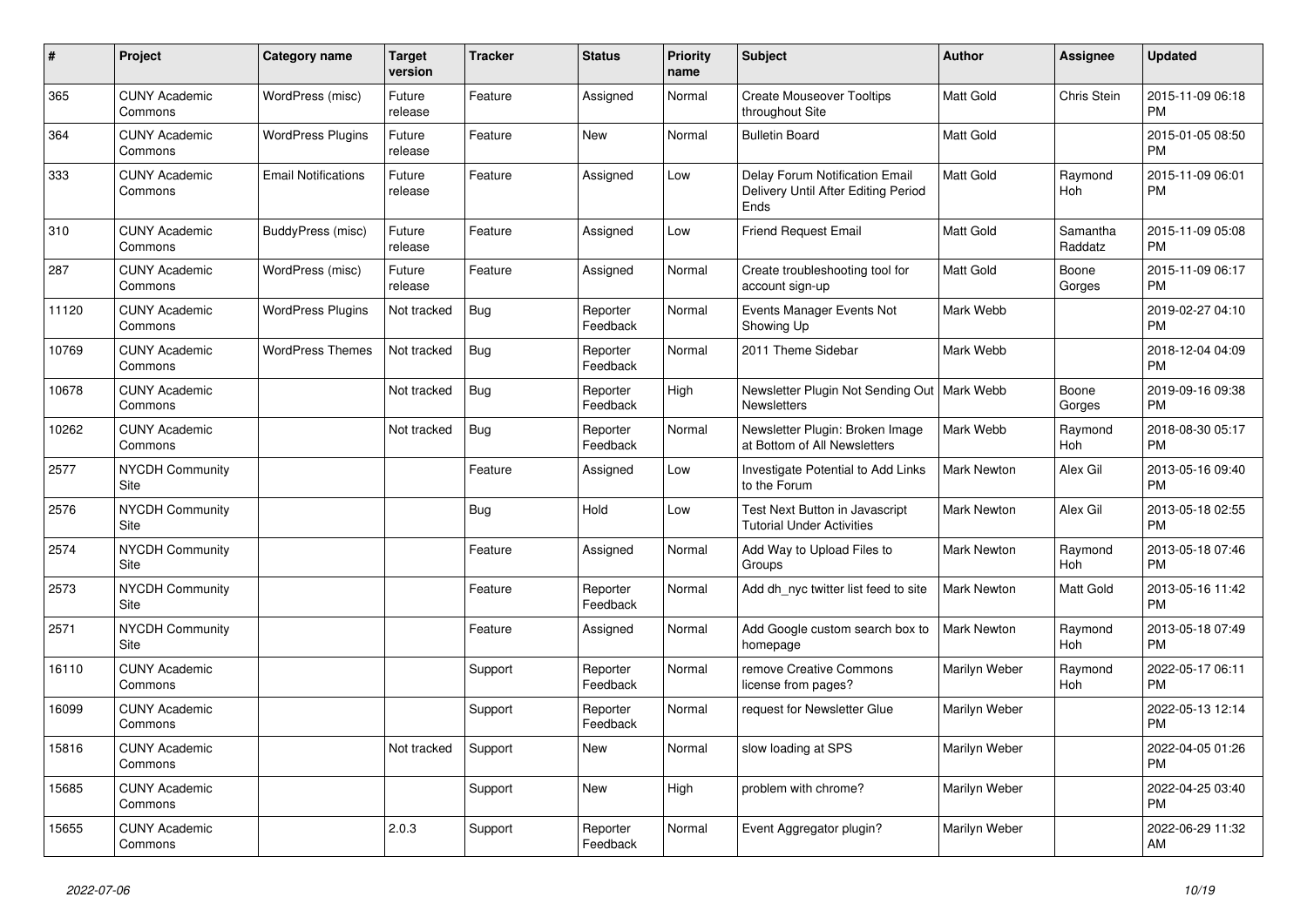| #     | Project                         | <b>Category name</b>     | <b>Target</b><br>version | <b>Tracker</b> | <b>Status</b>        | <b>Priority</b><br>name | <b>Subject</b>                                                                                | Author        | <b>Assignee</b>  | <b>Updated</b>                |
|-------|---------------------------------|--------------------------|--------------------------|----------------|----------------------|-------------------------|-----------------------------------------------------------------------------------------------|---------------|------------------|-------------------------------|
| 15565 | <b>CUNY Academic</b><br>Commons |                          |                          | Support        | New                  | Normal                  | Events - send updates to an email<br>listserv                                                 | Marilyn Weber |                  | 2022-03-10 01:06<br>PM        |
| 15370 | <b>CUNY Academic</b><br>Commons |                          |                          | Support        | Reporter<br>Feedback | Normal                  | All-in-One Event Calendar?                                                                    | Marilyn Weber |                  | 2022-02-17 11:03<br>AM        |
| 15260 | <b>CUNY Academic</b><br>Commons |                          |                          | Support        | Reporter<br>Feedback | Normal                  | Diacritical markings   European<br><b>Stages</b>                                              | Marilyn Weber |                  | 2022-02-04 08:16<br>AM        |
| 15169 | <b>CUNY Academic</b><br>Commons |                          | 2.0.3                    | Support        | Reporter<br>Feedback | Normal                  | new Prelude website zipfiles for<br>custom theme and other files.                             | Marilyn Weber |                  | 2022-06-29 11:32<br>AM        |
| 15045 | <b>CUNY Academic</b><br>Commons |                          |                          | Support        | New                  | Normal                  | no result for KCeL in the search<br>box on the commons                                        | Marilyn Weber |                  | 2021-12-10 11:29<br>AM        |
| 14911 | <b>CUNY Academic</b><br>Commons | <b>WordPress Themes</b>  | Not tracked              | Support        | <b>New</b>           | Normal                  | Twentytwentyone theme                                                                         | Marilyn Weber |                  | 2021-10-28 10:37<br>AM        |
| 14900 | <b>CUNY Academic</b><br>Commons |                          | Not tracked              | Support        | Reporter<br>Feedback | Normal                  | previous theme?                                                                               | Marilyn Weber |                  | 2021-10-25 10:31<br>AM        |
| 14784 | <b>CUNY Academic</b><br>Commons |                          |                          | Support        | Reporter<br>Feedback | Normal                  | User report of logo problem when<br>using Customizer theme                                    | Marilyn Weber |                  | 2021-09-17 10:25<br>AM        |
| 14398 | <b>CUNY Academic</b><br>Commons |                          | Not tracked              | Support        | Reporter<br>Feedback | Normal                  | Events plug-in notification problem                                                           | Marilyn Weber |                  | 2021-05-11 11:21<br>AM        |
| 14074 | <b>CUNY Academic</b><br>Commons | WordPress (misc)         | Not tracked              | Support        | Reporter<br>Feedback | Normal                  | page password protection problem                                                              | Marilyn Weber |                  | 2021-03-02 11:03<br>AM        |
| 13975 | <b>CUNY Academic</b><br>Commons | Social Paper             | Not tracked              | Support        | Reporter<br>Feedback | Normal                  | can't approve comments on Social<br>Paper paper                                               | Marilyn Weber |                  | 2021-02-12 09:33<br>AM        |
| 13912 | <b>CUNY Academic</b><br>Commons |                          | Not tracked              | Feature        | Hold                 | Low                     | posting "missed schedule"                                                                     | Marilyn Weber |                  | 2021-02-23 10:46<br>AM        |
| 13328 | <b>CUNY Academic</b><br>Commons | Group Forums             | Not tracked              | <b>Bug</b>     | Reporter<br>Feedback | Normal                  | cross-posting in two related<br>groups                                                        | Marilyn Weber | Raymond<br>Hoh   | 2020-09-15 10:39<br><b>PM</b> |
| 13286 | <b>CUNY Academic</b><br>Commons |                          | Not tracked              | Support        | New                  | Normal                  | problem connecting with<br><b>WordPress app</b>                                               | Marilyn Weber | Raymond<br>Hoh   | 2020-09-08 11:16<br>AM        |
| 13255 | <b>CUNY Academic</b><br>Commons |                          | Not tracked              | Support        | Reporter<br>Feedback | Normal                  | Accessibility problems                                                                        | Marilyn Weber |                  | 2020-09-01 05:48<br>PM        |
| 13034 | <b>CUNY Academic</b><br>Commons |                          | Not tracked              | Support        | Reporter<br>Feedback | Normal                  | a site is asking people to join the<br>Commons to get a download                              | Marilyn Weber |                  | 2020-07-12 07:23<br>AM        |
| 12741 | <b>CUNY Academic</b><br>Commons | <b>WordPress Plugins</b> | Not tracked              | Support        | Reporter<br>Feedback | Normal                  | Tableau Public Viz Block                                                                      | Marilyn Weber | Raymond<br>Hoh   | 2020-05-12 11:00<br>AM        |
| 12382 | <b>CUNY Academic</b><br>Commons | Membership               | Not tracked              | Support        | <b>New</b>           | Normal                  | Email request change                                                                          | Marilyn Weber | Marilyn<br>Weber | 2020-02-06 12:56<br><b>PM</b> |
| 12360 | <b>CUNY Academic</b><br>Commons | <b>WordPress Themes</b>  | Not tracked              | Bug            | Reporter<br>Feedback | Normal                  | site just says "DANTE We are<br>currently in maintenance mode,<br>please check back shortly." | Marilyn Weber |                  | 2020-02-04 12:13<br><b>PM</b> |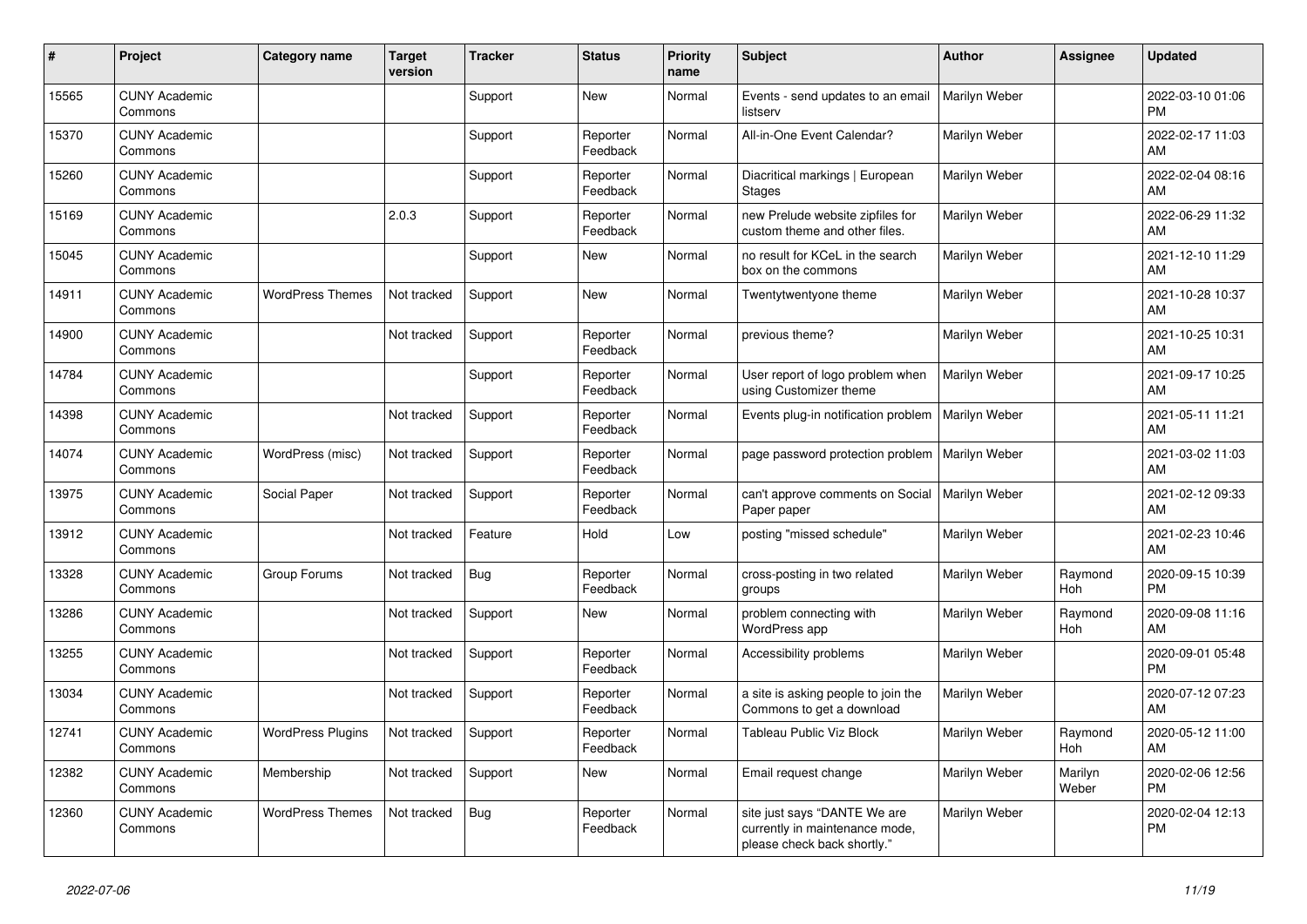| #     | Project                         | <b>Category name</b>       | <b>Target</b><br>version | <b>Tracker</b> | <b>Status</b>        | <b>Priority</b><br>name | <b>Subject</b>                                                     | Author        | <b>Assignee</b>     | <b>Updated</b>                |
|-------|---------------------------------|----------------------------|--------------------------|----------------|----------------------|-------------------------|--------------------------------------------------------------------|---------------|---------------------|-------------------------------|
| 12352 | <b>CUNY Academic</b><br>Commons |                            | Not tracked              | Support        | <b>New</b>           | Normal                  | 'posts list" page builder block<br>option                          | Marilyn Weber |                     | 2020-02-03 01:29<br><b>PM</b> |
| 12350 | <b>CUNY Academic</b><br>Commons | <b>Blogs (BuddyPress)</b>  | Not tracked              | Support        | Reporter<br>Feedback | Normal                  | URL creation problem                                               | Marilyn Weber |                     | 2020-02-03 11:27<br>AM        |
| 11971 | <b>CUNY Academic</b><br>Commons | <b>Email Notifications</b> | Future<br>release        | Bug            | Reporter<br>Feedback | Low                     | Pictures obscured in emailed post<br>notifications                 | Marilyn Weber | Raymond<br>Hoh      | 2019-11-21 01:14<br><b>PM</b> |
| 11848 | <b>CUNY Academic</b><br>Commons |                            | Not tracked              | Support        | Hold                 | Normal                  | a Dean of Faculty wants to share a   Marilyn Weber<br>large file   |               |                     | 2019-09-24 08:44<br>AM        |
| 11787 | <b>CUNY Academic</b><br>Commons |                            | Not tracked              | Support        | Reporter<br>Feedback | Normal                  | automated comments notifications<br>on ZenDesk                     | Marilyn Weber |                     | 2019-08-26 06:18<br><b>PM</b> |
| 11771 | <b>CUNY Academic</b><br>Commons |                            | Not tracked              | Support        | Reporter<br>Feedback | Normal                  | post displays in sections                                          | Marilyn Weber |                     | 2019-08-20 10:34<br>AM        |
| 11519 | <b>CUNY Academic</b><br>Commons |                            | Not tracked              | Support        | Assigned             | Normal                  | comment option not appearing                                       | Marilyn Weber |                     | 2019-09-24 10:28<br>AM        |
| 11509 | <b>CUNY Academic</b><br>Commons |                            | Not tracked              | Support        | Reporter<br>Feedback | Normal                  | deleted Page causing a Menu<br>problem?                            | Marilyn Weber |                     | 2019-06-04 09:54<br>AM        |
| 11149 | <b>CUNY Academic</b><br>Commons |                            | Not tracked              | Support        | Reporter<br>Feedback | Normal                  | comments getting blocked                                           | Marilyn Weber | Raymond<br>Hoh      | 2019-03-26 11:40<br>AM        |
| 10657 | <b>CUNY Academic</b><br>Commons |                            | Not tracked              | Support        | Reporter<br>Feedback | Normal                  | child theme problems                                               | Marilyn Weber |                     | 2018-11-08 01:19<br><b>PM</b> |
| 10273 | <b>CUNY Academic</b><br>Commons | Registration               | Not tracked              | Support        | Reporter<br>Feedback | Normal                  | users combining CF and campus<br>address                           | Marilyn Weber |                     | 2019-09-18 10:58<br>AM        |
| 9835  | <b>CUNY Academic</b><br>Commons | Group Forums               | Future<br>release        | Bug            | Assigned             | Normal                  | add a "like" function?                                             | Marilyn Weber | Erik Trainer        | 2018-06-05 01:49<br><b>PM</b> |
| 9207  | <b>CUNY Academic</b><br>Commons |                            | Future<br>release        | Support        | Reporter<br>Feedback | Normal                  | display dashboards made in<br>Tableau?                             | Marilyn Weber | Boone<br>Gorges     | 2018-04-10 10:42<br>AM        |
| 8607  | <b>CUNY Academic</b><br>Commons |                            | Not tracked              | Support        | <b>New</b>           | Normal                  | Paypal?                                                            | Marilyn Weber | Matt Gold           | 2018-05-15 01:37<br><b>PM</b> |
| 5992  | <b>CUNY Academic</b><br>Commons | <b>Email Notifications</b> | Future<br>release        | Feature        | New                  | Normal                  | Changing the From line of<br>autogenerated blog emails             | Marilyn Weber |                     | 2018-09-27 05:19<br><b>PM</b> |
| 5397  | <b>CUNY Academic</b><br>Commons | Social Paper               | Future<br>release        | Feature        | New                  | Normal                  | frustrating to have to<br>enable/disable in SP                     | Marilyn Weber | Samantha<br>Raddatz | 2016-04-20 03:39<br><b>PM</b> |
| 5282  | <b>CUNY Academic</b><br>Commons | Social Paper               | Future<br>release        | Bug            | New                  | Normal                  | Replying via email directs to paper<br>but not individual comment. | Marilyn Weber | Raymond<br>Hoh      | 2016-03-02 01:48<br><b>PM</b> |
| 5205  | <b>CUNY Academic</b><br>Commons | <b>Social Paper</b>        | Future<br>release        | Feature        | New                  | Normal                  | Social Paper folders                                               | Marilyn Weber |                     | 2016-02-11 10:24<br><b>PM</b> |
| 5199  | <b>CUNY Academic</b><br>Commons | Social Paper               | Future<br>release        | Feature        | <b>New</b>           | Normal                  | add tables to the SP editor                                        | Marilyn Weber |                     | 2016-10-24 11:27<br>AM        |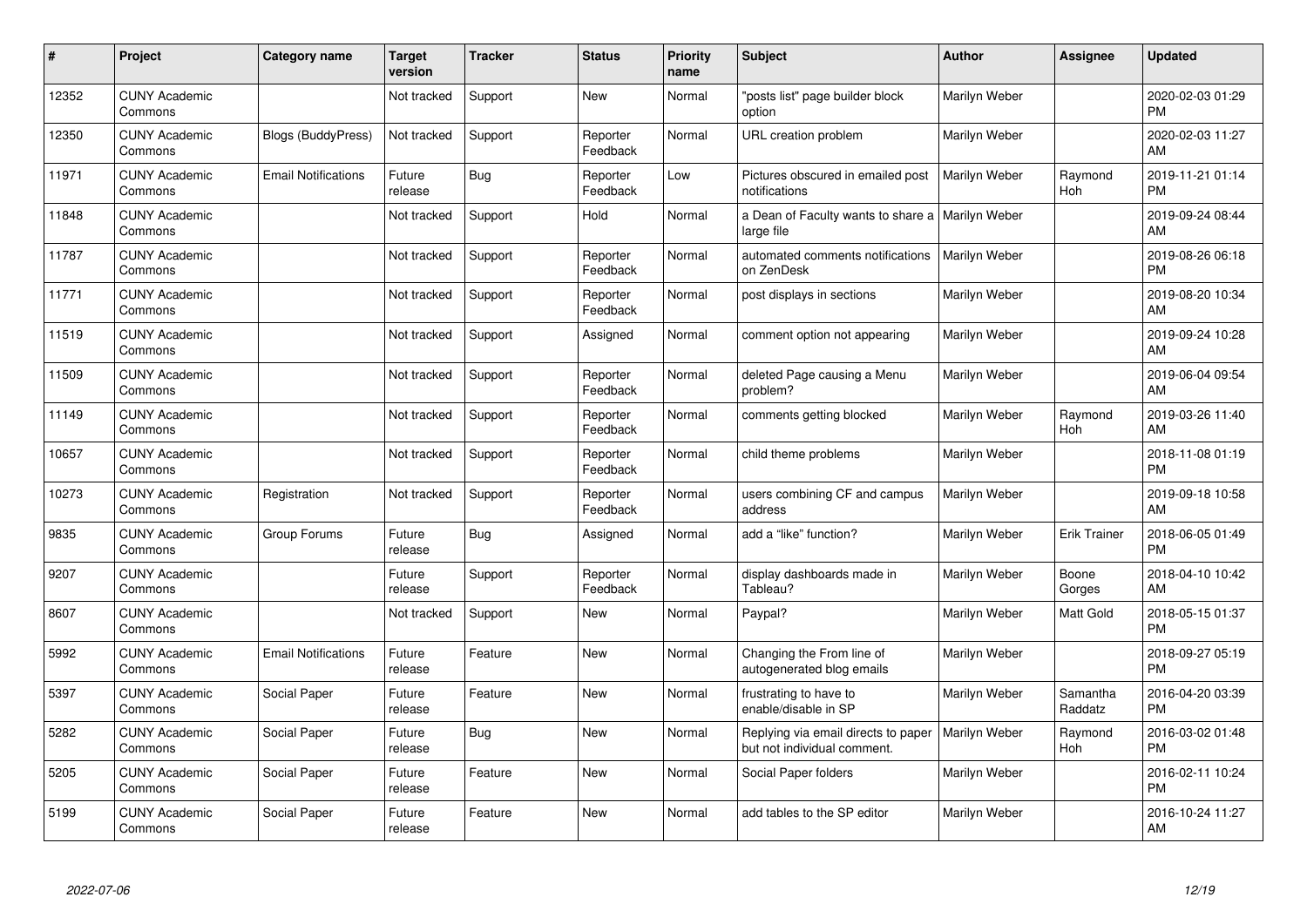| #     | Project                         | <b>Category name</b>      | <b>Target</b><br>version | <b>Tracker</b> | <b>Status</b>        | Priority<br>name | Subject                                                                                                                                               | Author          | <b>Assignee</b>     | <b>Updated</b>                |
|-------|---------------------------------|---------------------------|--------------------------|----------------|----------------------|------------------|-------------------------------------------------------------------------------------------------------------------------------------------------------|-----------------|---------------------|-------------------------------|
| 5058  | <b>CUNY Academic</b><br>Commons | Social Paper              | Future<br>release        | Feature        | New                  | Low              | Can there be a clearer signal that<br>even when comments have<br>already been made you add<br>comments by clicking on the side?<br>(SP suggestion #5) | Marilyn Weber   | Samantha<br>Raddatz | 2016-02-11 10:24<br><b>PM</b> |
| 5053  | <b>CUNY Academic</b><br>Commons | Social Paper              | Future<br>release        | Feature        | New                  | Low              | Scrollable menu to add readers<br>(SP suggestion #4)                                                                                                  | Marilyn Weber   | Samantha<br>Raddatz | 2016-04-21 05:21<br><b>PM</b> |
| 5052  | <b>CUNY Academic</b><br>Commons | Social Paper              | Future<br>release        | Feature        | New                  | Low              | Sentence by sentence or line by<br>line comments (SP suggestion #3)                                                                                   | Marilyn Weber   | Boone<br>Gorges     | 2016-02-11 10:24<br><b>PM</b> |
| 5050  | <b>CUNY Academic</b><br>Commons | Social Paper              | Future<br>release        | Feature        | New                  | Low              | Making comments visible in SP<br>editing mode (SP suggestion #1)                                                                                      | Marilyn Weber   | Samantha<br>Raddatz | 2019-09-17 11:10<br><b>PM</b> |
| 8211  | <b>CUNY Academic</b><br>Commons | <b>WordPress Themes</b>   | Future<br>release        | Feature        | New                  | Normal           | Theme Suggestions: Material<br>Design-Inspired Themes                                                                                                 | Margaret Galvan | Margaret<br>Galvan  | 2017-08-07 02:48<br><b>PM</b> |
| 8078  | <b>CUNY Academic</b><br>Commons | <b>WordPress Plugins</b>  | Future<br>release        | System Upgrade | Assigned             | Normal           | CommentPress Updates                                                                                                                                  | Margaret Galvan | Christian<br>Wach   | 2017-05-08 03:49<br><b>PM</b> |
| 7828  | <b>CUNY Academic</b><br>Commons |                           | Not tracked              | Feature        | Assigned             | Normal           | Theme Assessment 2017                                                                                                                                 | Margaret Galvan | Margaret<br>Galvan  | 2017-05-02 10:41<br><b>PM</b> |
| 13430 | <b>CUNY Academic</b><br>Commons | Reply By Email            | Not tracked              | <b>Bug</b>     | New                  | Normal           | Delay in RBE                                                                                                                                          | Luke Waltzer    | Raymond<br>Hoh      | 2020-10-13 11:16<br>AM        |
| 9895  | <b>CUNY Academic</b><br>Commons | Onboarding                | Future<br>release        | Feature        | Assigned             | Normal           | Add "Accept Invitation"<br>link/button/function to Group<br>and/or Site invitation emails?                                                            | Luke Waltzer    | Boone<br>Gorges     | 2018-06-07 12:42<br><b>PM</b> |
| 9211  | <b>CUNY Academic</b><br>Commons | <b>WordPress Plugins</b>  | Future<br>release        | Support        | Reporter<br>Feedback | Normal           | Auto-Role Setting in Forum Plugin<br><b>Causing Some Confusion</b>                                                                                    | Luke Waltzer    | Boone<br>Gorges     | 2018-03-13 11:44<br>AM        |
| 8835  | <b>CUNY Academic</b><br>Commons | <b>Blogs (BuddyPress)</b> | Future<br>release        | Feature        | New                  | Normal           | Extend cuny is shortlinks to sites                                                                                                                    | Luke Waltzer    | Boone<br>Gorges     | 2022-04-26 11:59<br>AM        |
| 7981  | <b>CUNY Academic</b><br>Commons | Social Paper              | Future<br>release        | <b>Bug</b>     | New                  | Normal           | Social Paper comments should not   Luke Waltzer<br>go to spam                                                                                         |                 | Boone<br>Gorges     | 2018-04-16 03:52<br><b>PM</b> |
| 7928  | <b>CUNY Academic</b><br>Commons | Group Forums              | Not tracked              | Bug            | New                  | Normal           | Duplicate Forum post                                                                                                                                  | Luke Waltzer    | Raymond<br>Hoh      | 2017-04-11 09:27<br><b>PM</b> |
| 7624  | <b>CUNY Academic</b><br>Commons | BuddyPress (misc)         | Future<br>release        | Design/UX      | New                  | Normal           | <b>BP Notifications</b>                                                                                                                               | Luke Waltzer    | Paige Dupont        | 2017-02-08 10:43<br><b>PM</b> |
| 6644  | <b>CUNY Academic</b><br>Commons |                           | Not tracked              | <b>Bug</b>     | Reporter<br>Feedback | High             | White Screen at Login Pge                                                                                                                             | Luke Waltzer    | Raymond<br>Hoh      | 2016-11-21 10:34<br>PM        |
| 6392  | <b>CUNY Academic</b><br>Commons | Group Forums              | Future<br>release        | Design/UX      | Assigned             | Low              | Composition/Preview Panes in<br>Forum Posts                                                                                                           | Luke Waltzer    | Paige Dupont        | 2016-10-21 04:26<br><b>PM</b> |
| 6389  | <b>CUNY Academic</b><br>Commons | <b>BuddyPress Docs</b>    | Future<br>release        | Feature        | New                  | Low              | Make Discussion Area Visible<br>When Editing a Doc                                                                                                    | Luke Waltzer    | Boone<br>Gorges     | 2016-10-21 04:16<br><b>PM</b> |
| 6356  | <b>CUNY Academic</b><br>Commons | <b>WordPress Plugins</b>  | Future<br>release        | <b>Bug</b>     | Reporter<br>Feedback | Low              | Should Subscribe2 be<br>deprecated?                                                                                                                   | Luke Waltzer    |                     | 2017-03-20 12:20<br><b>PM</b> |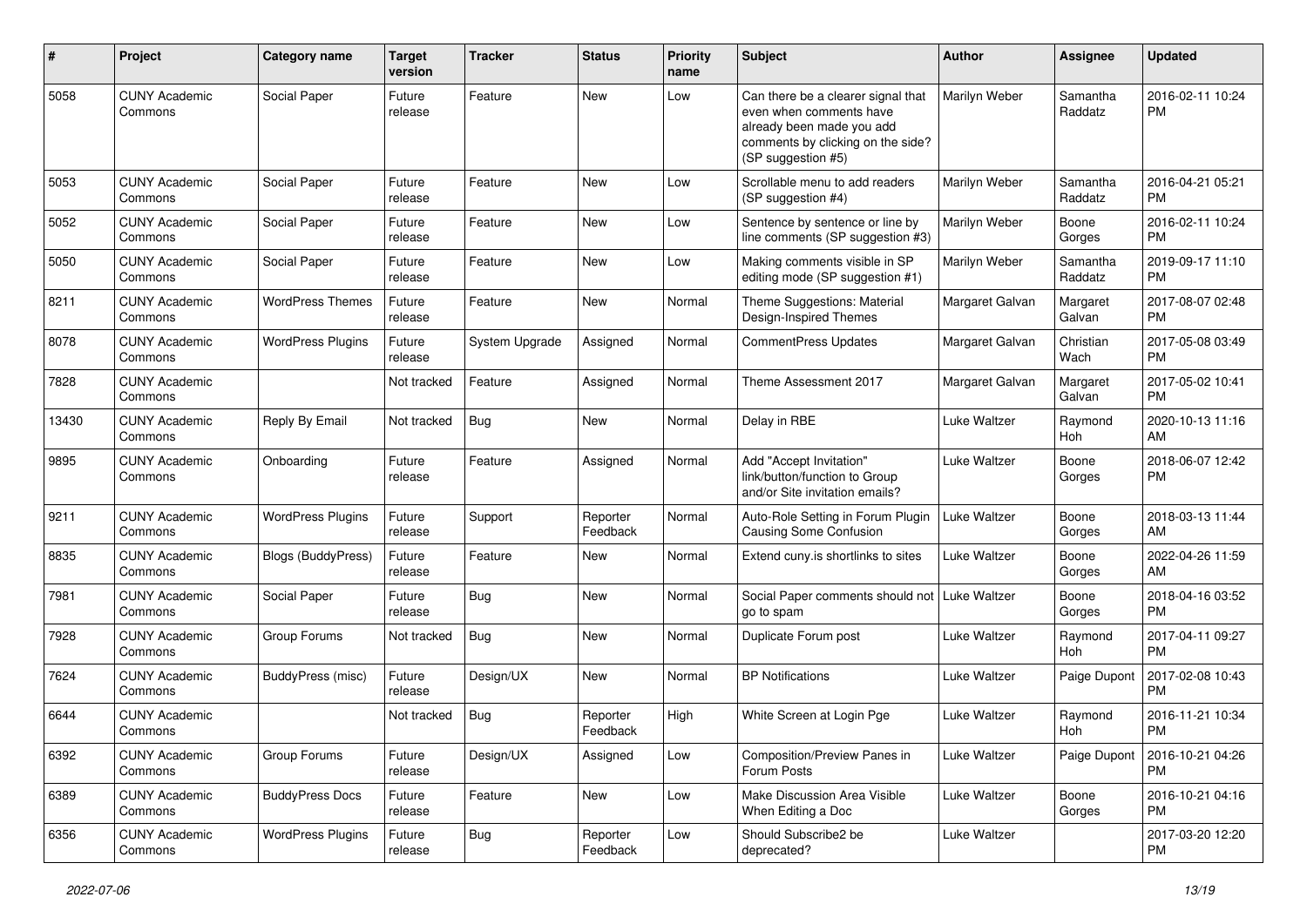| #     | <b>Project</b>                  | <b>Category name</b>      | <b>Target</b><br>version | <b>Tracker</b> | <b>Status</b>        | <b>Priority</b><br>name | <b>Subject</b>                                                          | <b>Author</b> | Assignee            | <b>Updated</b>                |
|-------|---------------------------------|---------------------------|--------------------------|----------------|----------------------|-------------------------|-------------------------------------------------------------------------|---------------|---------------------|-------------------------------|
| 6078  | <b>CUNY Academic</b><br>Commons | <b>Blogs (BuddyPress)</b> | Future<br>release        | Feature        | New                  | Normal                  | <b>Explore Adding Network Blog</b><br>Metadata Plugin                   | Luke Waltzer  | Luke Waltzer        | 2016-10-11 10:29<br><b>PM</b> |
| 5317  | <b>CUNY Academic</b><br>Commons | <b>Group Blogs</b>        | Not tracked              | <b>Bug</b>     | Reporter<br>Feedback | Normal                  | Notifications of New Post Didn't<br>Come                                | Luke Waltzer  | Samantha<br>Raddatz | 2016-03-21 10:41<br><b>PM</b> |
| 5268  | <b>CUNY Academic</b><br>Commons | Group Forums              | Future<br>release        | <b>Bug</b>     | Assigned             | Normal                  | Long-time to post to multiple<br>groups                                 | Luke Waltzer  | Daniel Jones        | 2016-09-07 06:31<br><b>PM</b> |
| 5225  | <b>CUNY Academic</b><br>Commons | Registration              | Future<br>release        | Feature        | Assigned             | Normal                  | On-boarding Issues                                                      | Luke Waltzer  | Samantha<br>Raddatz | 2016-02-12 02:58<br><b>PM</b> |
| 2612  | <b>CUNY Academic</b><br>Commons |                           | Not tracked              | Publicity      | Assigned             | Normal                  | Pinterest site for the Commons                                          | local admin   | Sarah<br>Morgano    | 2016-03-04 11:19<br>AM        |
| 2610  | <b>CUNY Academic</b><br>Commons | Group Invitations         | Future<br>release        | Feature        | Assigned             | Low                     | Request: Custom invitation<br>message to group invites                  | local admin   | Boone<br>Gorges     | 2015-11-09 06:13<br><b>PM</b> |
| 2325  | <b>CUNY Academic</b><br>Commons | BuddyPress (misc)         | Future<br>release        | Feature        | Assigned             | Low                     | Profile should have separate fields<br>for first/last names             | local admin   | Boone<br>Gorges     | 2015-11-09 06:09<br><b>PM</b> |
| 2175  | <b>CUNY Academic</b><br>Commons | WordPress (misc)          | Not tracked              | Support        | Assigned             | Normal                  | Subscibe 2 vs. Jetpack<br>subscription options                          | local admin   | Matt Gold           | 2016-01-26 04:58<br><b>PM</b> |
| 9060  | <b>CUNY Academic</b><br>Commons | Commons In A Box          | Not tracked              | <b>Bug</b>     | Hold                 | Normal                  | Problems with CBox image library<br>/ upload                            | Lisa Rhody    | Raymond<br>Hoh      | 2018-01-10 03:26<br><b>PM</b> |
| 16335 | <b>CUNY Academic</b><br>Commons |                           |                          | Feature        | <b>New</b>           | Normal                  | Revisiting options and functions of<br>Creative Commons license widget  | Laurie Hurson |                     | 2022-07-06 11:17<br>AM        |
| 16332 | <b>CUNY Academic</b><br>Commons |                           |                          | Feature        | <b>New</b>           | Normal                  | Refining the OER Tag: Remove<br>OER tag option from Creation<br>Process | Laurie Hurson |                     | 2022-07-05 01:07<br><b>PM</b> |
| 16199 | <b>CUNY Academic</b><br>Commons | <b>Directories</b>        | 2.0.3                    | <b>Bug</b>     | New                  | Normal                  | Removed "Semester" Filter from<br><b>Courses Directory</b>              | Laurie Hurson | Boone<br>Gorges     | 2022-06-29 11:32<br>AM        |
| 15923 | <b>CUNY Academic</b><br>Commons |                           | Not tracked              | Feature        | Reporter<br>Feedback | Normal                  | <b>Bellows Plugin Adjustments</b>                                       | Laurie Hurson |                     | 2022-04-20 10:10<br>AM        |
| 15757 | <b>CUNY Academic</b><br>Commons |                           |                          | <b>Bug</b>     | New                  | Normal                  | Members # do not match                                                  | Laurie Hurson |                     | 2022-03-30 04:52<br><b>PM</b> |
| 15613 | <b>CUNY Academic</b><br>Commons |                           | 2.0.3                    | Feature        | Reporter<br>Feedback | Normal                  | Adding "Passster" plugin                                                | Laurie Hurson |                     | 2022-06-29 11:32<br>AM        |
| 15176 | <b>CUNY Academic</b><br>Commons |                           | Not tracked              | Support        | Reporter<br>Feedback | Normal                  | Archiving Q Writing & Old<br>Wordpress Sites on the Commons             | Laurie Hurson |                     | 2022-02-08 10:28<br>AM        |
| 14940 | <b>CUNY Academic</b><br>Commons |                           |                          | Bug            | <b>New</b>           | Normal                  | Discrepancy between Commons<br>profile "sites" and actual # of sites    | Laurie Hurson |                     | 2021-11-08 11:09<br>AM        |
| 14936 | <b>CUNY Academic</b><br>Commons |                           |                          | Bug            | New                  | Normal                  | Commons websites blocked by<br>SPS campus network                       | Laurie Hurson |                     | 2021-11-03 03:57<br><b>PM</b> |
| 14787 | <b>CUNY Academic</b><br>Commons | <b>Plugin Packages</b>    | Future<br>release        | Feature        | <b>New</b>           | Normal                  | Creating a "Design" plugin<br>package                                   | Laurie Hurson | scott voth          | 2022-04-27 04:56<br><b>PM</b> |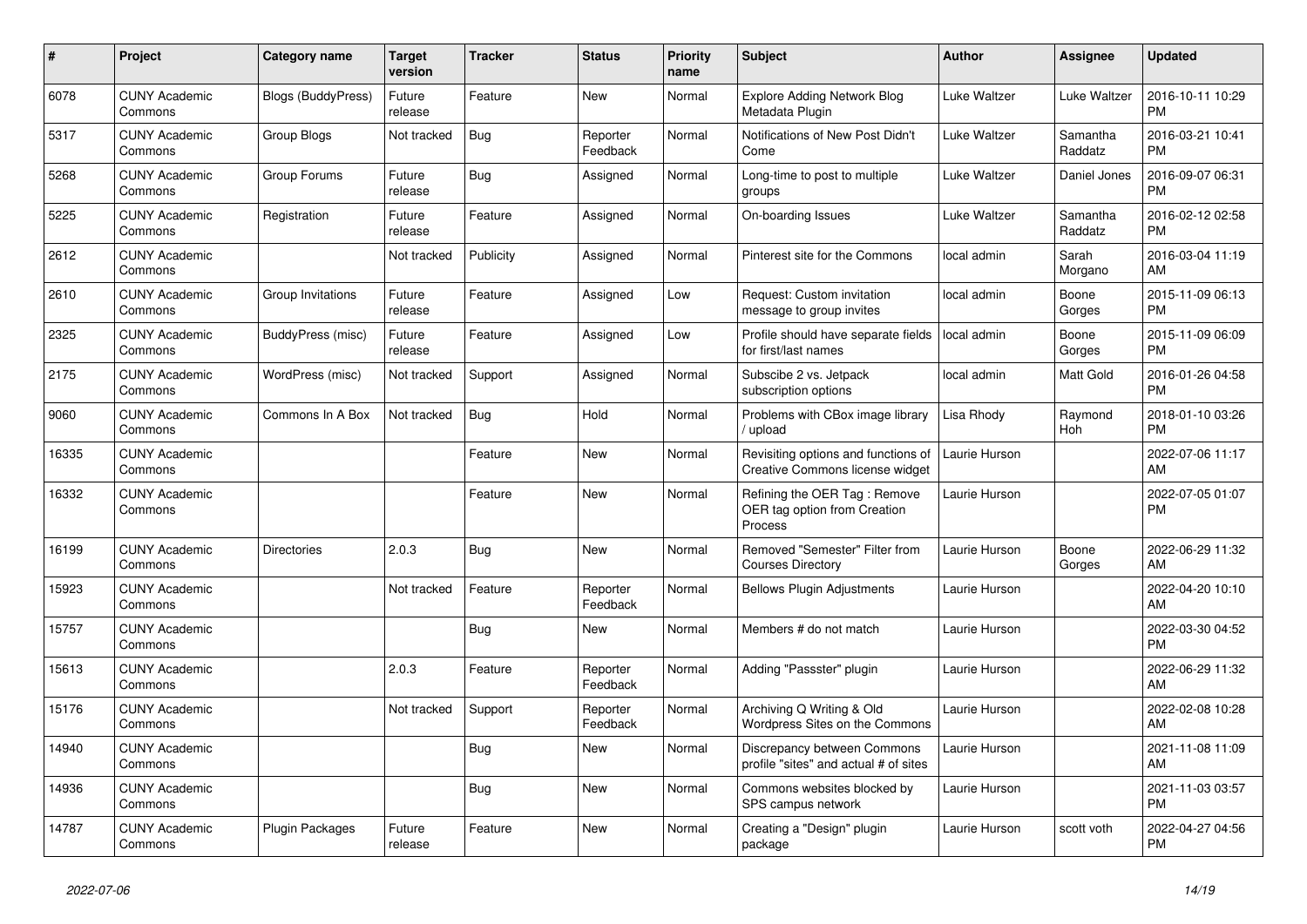| #     | Project                         | <b>Category name</b>     | <b>Target</b><br>version | <b>Tracker</b> | <b>Status</b>        | <b>Priority</b><br>name | <b>Subject</b>                                                               | <b>Author</b> | <b>Assignee</b>     | <b>Updated</b>                |
|-------|---------------------------------|--------------------------|--------------------------|----------------|----------------------|-------------------------|------------------------------------------------------------------------------|---------------|---------------------|-------------------------------|
| 14538 | <b>CUNY Academic</b><br>Commons |                          | Not tracked              | Support        | Reporter<br>Feedback | Normal                  | <b>Weebly To Commons</b>                                                     | Laurie Hurson |                     | 2021-09-14 10:47<br>AM        |
| 14504 | <b>CUNY Academic</b><br>Commons |                          | Not tracked              | Publicity      | Reporter<br>Feedback | Normal                  | Adding showcases to home page<br>menu                                        | Laurie Hurson | Boone<br>Gorges     | 2022-01-19 03:26<br><b>PM</b> |
| 14475 | <b>CUNY Academic</b><br>Commons |                          | Not tracked              | Publicity      | New                  | Normal                  | OER Showcase Page                                                            | Laurie Hurson | Laurie Hurson       | 2021-09-14 10:46<br>AM        |
| 13650 | <b>CUNY Academic</b><br>Commons | Group Library            | Future<br>release        | Feature        | <b>New</b>           | Normal                  | Forum Attachments in Group<br>Library                                        | Laurie Hurson |                     | 2021-11-19 12:30<br><b>PM</b> |
| 12484 | <b>CUNY Academic</b><br>Commons |                          | Not tracked              | Support        | Reporter<br>Feedback | Normal                  | Sign up Code for COIL Course<br>starting in March                            | Laurie Hurson | Matt Gold           | 2020-03-02 02:26<br><b>PM</b> |
| 12446 | <b>CUNY Academic</b><br>Commons | Groups (misc)            | Future<br>release        | Feature        | Reporter<br>Feedback | Normal                  | Toggle default site to group forum<br>postina                                | Laurie Hurson | Laurie Hurson       | 2020-03-10 11:57<br>AM        |
| 12438 | <b>CUNY Academic</b><br>Commons | Courses                  | Not tracked              | <b>Bug</b>     | New                  | Normal                  | Site appearing twice                                                         | Laurie Hurson | Boone<br>Gorges     | 2020-02-18 01:34<br><b>PM</b> |
| 12328 | <b>CUNY Academic</b><br>Commons |                          | Not tracked              | Support        | New                  | Normal                  | Sign up Code for Non-CUNY<br>Faculty                                         | Laurie Hurson |                     | 2020-01-28 10:25<br>AM        |
| 12121 | <b>CUNY Academic</b><br>Commons | <b>WordPress Plugins</b> | 2.0.3                    | Feature        | Reporter<br>Feedback | Normal                  | Embedding H5P Iframes on<br><b>Commons Site</b>                              | Laurie Hurson | Boone<br>Gorges     | 2022-06-29 11:32<br>AM        |
| 11879 | <b>CUNY Academic</b><br>Commons |                          | Not tracked              | Bug            | New                  | Normal                  | Hypothesis comments appearing<br>on multiple, different pdfs across<br>blogs | Laurie Hurson | Laurie Hurson       | 2019-09-19 02:39<br><b>PM</b> |
| 11843 | <b>CUNY Academic</b><br>Commons | WordPress (misc)         | Future<br>release        | Design/UX      | <b>New</b>           | Normal                  | Tweaking the Gutenberg Editor<br>Interface                                   | Laurie Hurson |                     | 2022-04-26 12:00<br><b>PM</b> |
| 11789 | <b>CUNY Academic</b><br>Commons | Courses                  | Future<br>release        | Feature        | <b>New</b>           | Normal                  | Ability to remove item from<br>Courses list                                  | Laurie Hurson | Sonja Leix          | 2019-09-24 12:28<br><b>PM</b> |
| 11415 | <b>CUNY Academic</b><br>Commons | <b>WordPress Plugins</b> | Not tracked              | Bug            | Reporter<br>Feedback | Normal                  | <b>Blog Subscriptions in Jetpack</b>                                         | Laurie Hurson |                     | 2019-05-14 10:34<br>AM        |
| 11131 | <b>CUNY Academic</b><br>Commons |                          | Future<br>release        | Feature        | Reporter<br>Feedback | Normal                  | Image Annotation Plugins                                                     | Laurie Hurson |                     | 2019-02-26 11:33<br>AM        |
| 9289  | <b>CUNY Academic</b><br>Commons | <b>WordPress Plugins</b> | Future<br>release        | Bug            | Reporter<br>Feedback | Normal                  | Email Users Plugin                                                           | Laurie Hurson | Boone<br>Gorges     | 2018-10-24 12:34<br><b>PM</b> |
| 6755  | <b>CUNY Academic</b><br>Commons | WordPress (misc)         | Future<br>release        | Bug            | <b>New</b>           | Normal                  | Cannot Deactivate Plugin                                                     | Laura Kane    |                     | 2016-11-16 01:12<br><b>PM</b> |
| 3473  | <b>CUNY Academic</b><br>Commons | User Experience          | Future<br>release        | Feature        | Assigned             | Normal                  | Commons profile: Add help info<br>about "Positions" replacing "title"        | Keith Miyake  | Samantha<br>Raddatz | 2015-11-09 02:28<br><b>PM</b> |
| 14842 | <b>CUNY Academic</b><br>Commons |                          | Not tracked              | Support        | Reporter<br>Feedback | Normal                  | Question about widgets and block<br>editor                                   | Gina Cherry   |                     | 2021-10-06 03:01<br><b>PM</b> |
| 12004 | <b>CUNY Academic</b><br>Commons |                          | Not tracked              | Support        | Reporter<br>Feedback | Normal                  | Notifications for spam blog<br>comments                                      | Gina Cherry   | Raymond<br>Hoh      | 2019-11-01 12:05<br><b>PM</b> |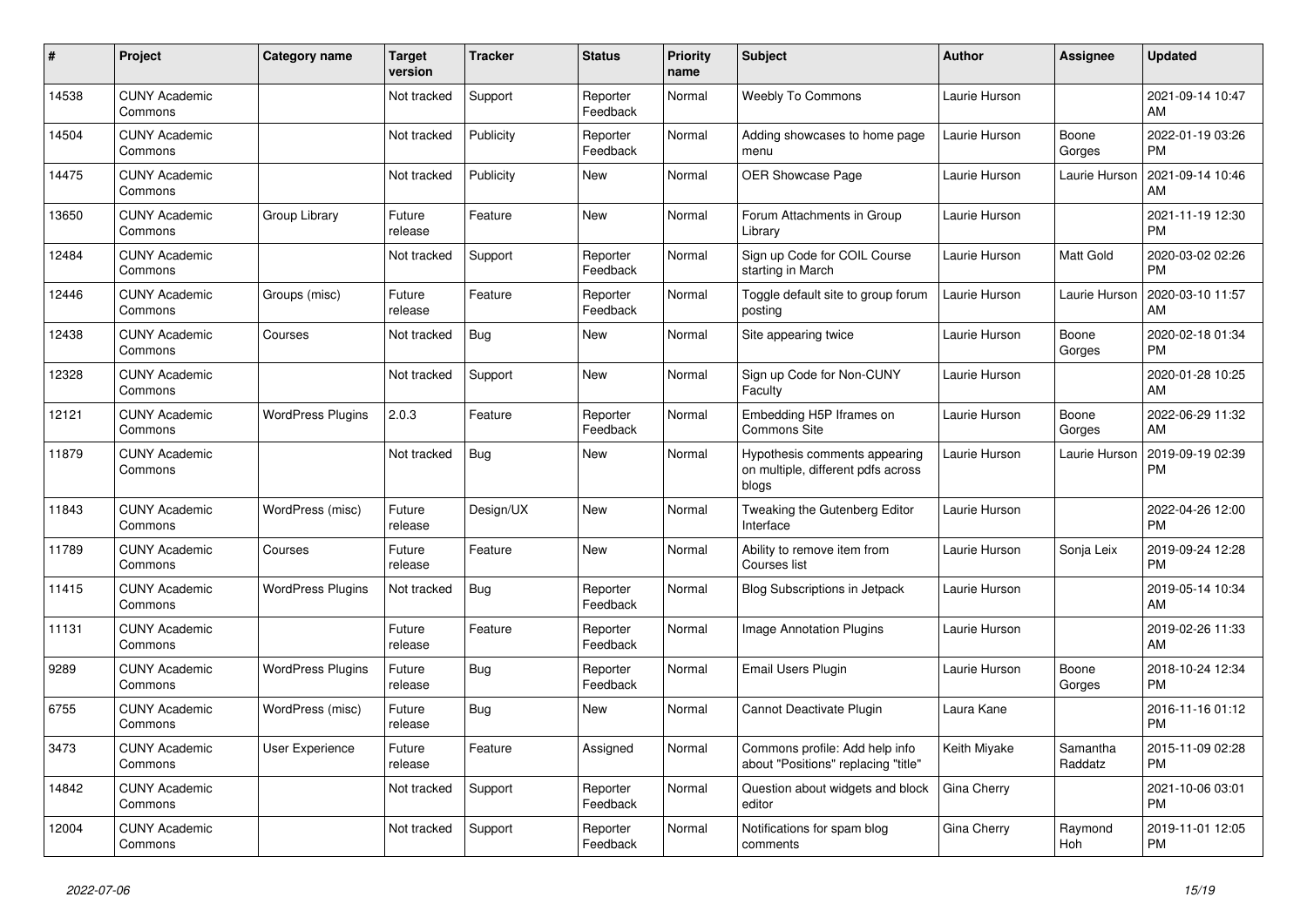| #     | <b>Project</b>                                                          | <b>Category name</b>           | <b>Target</b><br>version | <b>Tracker</b> | <b>Status</b> | <b>Priority</b><br>name | <b>Subject</b>                                                   | <b>Author</b>       | Assignee            | <b>Updated</b>                |
|-------|-------------------------------------------------------------------------|--------------------------------|--------------------------|----------------|---------------|-------------------------|------------------------------------------------------------------|---------------------|---------------------|-------------------------------|
| 11649 | <b>CUNY Academic</b><br>Commons                                         | <b>WordPress Plugins</b>       | 2.0.3                    | Bug            | In Progress   | Normal                  | CC license displayed on every<br>page                            | Gina Cherry         | Raymond<br>Hoh      | 2022-06-29 11:32<br>AM        |
| 11545 | <b>CUNY Academic</b><br>Commons                                         | <b>WordPress Plugins</b>       | Not tracked              | Support        | New           | Normal                  | <b>Twitter searches in WordPress</b>                             | Gina Cherry         | Matt Gold           | 2019-09-23 01:03<br><b>PM</b> |
| 13457 | <b>CUNY Academic</b><br>Commons                                         | Group Forums                   | 2.0.3                    | Bug            | New           | High                    | Forum post not sending<br>notifications                          | Filipa Calado       | Raymond<br>Hoh      | 2022-06-29 11:32<br>AM        |
| 12062 | AD/O365 Transition<br>from NonMatric to<br><b>Matriculated Students</b> |                                |                          | Feature        | In Progress   | Normal                  | create solution and console project   Emilio Rodriguez           |                     | Emilio<br>Rodriguez | 2019-11-12 03:56<br><b>PM</b> |
| 11968 | JustPublics@365<br>MediaCamp                                            |                                |                          | Feature        | New           | Normal                  | Nanoscience Retractable Display<br>Unit                          | Donald Cherry       | Bonnie<br>Eissner   | 2021-02-19 08:50<br>AM        |
| 3615  | <b>CUNY Academic</b><br>Commons                                         | Redmine                        | Not tracked              | Feature        | <b>New</b>    | Low                     | Create Redmine issues via email                                  | Dominic Giglio      | Boone<br>Gorges     | 2017-11-16 11:36<br>AM        |
| 9729  | <b>CUNY Academic</b><br>Commons                                         | <b>SEO</b>                     | Not tracked              | Support        | New           | Normal                  | 503 Errors showing on<br>newlaborforum.cuny.edu                  | Diane Krauthamer    | Raymond<br>Hoh      | 2018-05-22 04:48<br><b>PM</b> |
| 15210 | <b>CUNY Academic</b><br>Commons                                         | Analytics                      | Not tracked              | Design/UX      | <b>New</b>    | Normal                  | Google Analytics improvements                                    | Colin McDonald      | Boone<br>Gorges     | 2022-05-24 10:47<br>AM        |
| 13370 | <b>CUNY Academic</b><br>Commons                                         | Group Library                  | Future<br>release        | Feature        | New           | Normal                  | Library bulk deletion and folder<br>editing                      | Colin McDonald      | Boone<br>Gorges     | 2020-10-13 10:41<br>AM        |
| 13199 | <b>CUNY Academic</b><br>Commons                                         | Group Forums                   | Future<br>release        | Feature        | New           | Normal                  | Favoring Groups over bbPress<br>plugin                           | Colin McDonald      | Colin<br>McDonald   | 2021-11-19 12:28<br><b>PM</b> |
| 3565  | <b>CUNY Academic</b><br>Commons                                         | My Commons                     | Not tracked              | Documentation  | New           | Normal                  | Load Newest inconsistencies                                      | Chris Stein         | scott voth          | 2015-11-09 01:16<br><b>PM</b> |
| 3059  | <b>CUNY Academic</b><br>Commons                                         | Group Forums                   | Future<br>release        | Design/UX      | New           | Normal                  | Forum Post Permissable Content<br><b>Explanatory Text</b>        | Chris Stein         | Chris Stein         | 2015-04-02 11:27<br>AM        |
| 2881  | <b>CUNY Academic</b><br>Commons                                         | <b>Public Portfolio</b>        | Future<br>release        | Feature        | Assigned      | Normal                  | Redesign the UX for Profiles                                     | Chris Stein         | Chris Stein         | 2016-10-13 12:45<br><b>PM</b> |
| 2666  | <b>CUNY Academic</b><br>Commons                                         | About page                     | Not tracked              | Documentation  | Assigned      | Normal                  | <b>Update About Text</b>                                         | Chris Stein         | Luke Waltzer        | 2016-03-04 11:19<br>AM        |
| 860   | <b>CUNY Academic</b><br>Commons                                         | Design                         | Future<br>release        | Design/UX      | Assigned      | Normal                  | <b>Standardize Button Treatment</b><br><b>Across the Commons</b> | Chris Stein         | Chris Stein         | 2014-05-01 09:45<br>AM        |
| 1460  | <b>CUNY Academic</b><br>Commons                                         | Analytics                      | Future<br>release        | Feature        | Assigned      | Normal                  | <b>Update System Report</b>                                      | <b>Brian Foote</b>  | Boone<br>Gorges     | 2015-11-09 06:13<br><b>PM</b> |
| 16092 | <b>CUNY Academic</b><br>Commons                                         |                                | Future<br>release        | Feature        | Hold          | Normal                  | Don't show main site in Site<br>search results                   | <b>Boone Gorges</b> | Boone<br>Gorges     | 2022-05-17 03:12<br><b>PM</b> |
| 15883 | <b>CUNY Academic</b><br>Commons                                         |                                | 2.1.0                    | Feature        | <b>New</b>    | Normal                  | Release BPGES update                                             | Boone Gorges        | Boone<br>Gorges     | 2022-05-26 10:39<br>AM        |
| 15194 | <b>CUNY Academic</b><br>Commons                                         | Internal Tools and<br>Workflow | 2.1.0                    | Feature        | <b>New</b>    | Normal                  | PHPCS sniff for un-restored<br>switch_to_blog() calls            | Boone Gorges        | Jeremy Felt         | 2022-05-26 10:45<br>AM        |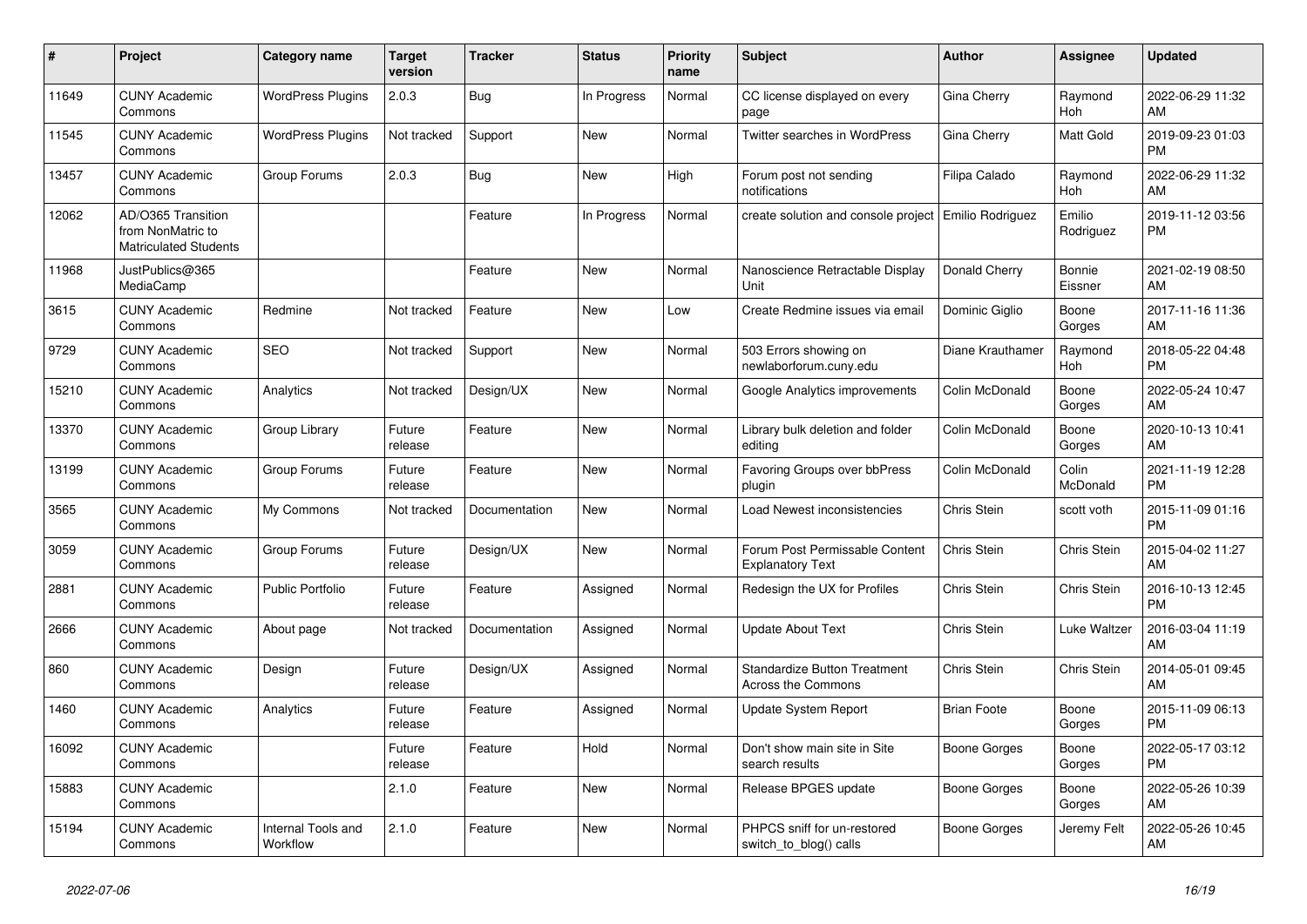| #     | Project                         | <b>Category name</b>           | <b>Target</b><br>version | <b>Tracker</b> | <b>Status</b>        | <b>Priority</b><br>name | <b>Subject</b>                                                                                               | Author              | <b>Assignee</b> | <b>Updated</b>                |
|-------|---------------------------------|--------------------------------|--------------------------|----------------|----------------------|-------------------------|--------------------------------------------------------------------------------------------------------------|---------------------|-----------------|-------------------------------|
| 14987 | <b>CUNY Academic</b><br>Commons | <b>WordPress Plugins</b>       | Future<br>release        | Bug            | <b>New</b>           | Normal                  | Elementor update causes<br>database freeze-up                                                                | Boone Gorges        | Boone<br>Gorges | 2021-11-29 12:02<br>PM        |
| 14309 | <b>CUNY Academic</b><br>Commons | Group Library                  | Future<br>release        | Feature        | <b>New</b>           | Normal                  | Better handling of<br>bp_group_document file download<br>attempts when file is not present                   | <b>Boone Gorges</b> | Boone<br>Gorges | 2021-11-19 12:28<br><b>PM</b> |
| 14184 | <b>CUNY Academic</b><br>Commons | <b>Public Portfolio</b>        | Future<br>release        | Feature        | New                  | Normal                  | Centralized mechanism for storing<br>Campus affiliations                                                     | <b>Boone Gorges</b> | Boone<br>Gorges | 2022-01-04 11:35<br>AM        |
| 13891 | <b>CUNY Academic</b><br>Commons | Internal Tools and<br>Workflow | 2.1.0                    | Feature        | New                  | Normal                  | Migrate automated linting to<br>GitHub Actions                                                               | Boone Gorges        | Jeremy Felt     | 2022-06-29 11:13<br>AM        |
| 13835 | <b>CUNY Academic</b><br>Commons | WordPress (misc)               | Future<br>release        | Feature        | New                  | Normal                  | Allow OneSearch widget to have<br>'CUNY' as campus                                                           | Boone Gorges        | Boone<br>Gorges | 2021-11-19 12:39<br><b>PM</b> |
| 13466 | <b>CUNY Academic</b><br>Commons | Cavalcade                      | Future<br>release        | Feature        | <b>New</b>           | Normal                  | Automated cleanup for duplicate<br>Cavalcade tasks                                                           | <b>Boone Gorges</b> | Boone<br>Gorges | 2020-10-13 05:24<br><b>PM</b> |
| 13358 | <b>CUNY Academic</b><br>Commons | Group Forums                   | Future<br>release        | Feature        | <b>New</b>           | Normal                  | Improved UI for group forum<br>threading settings                                                            | Boone Gorges        | Raymond<br>Hoh  | 2021-11-19 12:27<br><b>PM</b> |
| 13331 | <b>CUNY Academic</b><br>Commons | Site cloning                   | Future<br>release        | Bug            | New                  | Normal                  | Combine Site Template and Clone<br>operations                                                                | <b>Boone Gorges</b> | Jeremy Felt     | 2021-11-19 12:39<br><b>PM</b> |
| 13048 | <b>CUNY Academic</b><br>Commons | Shortcodes and<br>embeds       | Future<br>release        | Feature        | New                  | Normal                  | Jupyter Notebooks support                                                                                    | Boone Gorges        |                 | 2020-07-14 11:46<br>AM        |
| 12911 | <b>CUNY Academic</b><br>Commons |                                | Not tracked              | Feature        | New                  | Normal                  | Block access to xmlrpc.php based<br>on User-Agent                                                            | <b>Boone Gorges</b> | Boone<br>Gorges | 2020-06-09 05:12<br><b>PM</b> |
| 12436 | <b>CUNY Academic</b><br>Commons |                                | Not tracked              | <b>Bug</b>     | Assigned             | Normal                  | Nightly system downtime                                                                                      | <b>Boone Gorges</b> |                 | 2020-08-01 09:30<br>AM        |
| 12091 | <b>CUNY Academic</b><br>Commons | Group Files                    | Future<br>release        | Feature        | <b>New</b>           | Normal                  | Improved pre-upload file validation<br>for bp-group-documents                                                | Boone Gorges        | Boone<br>Gorges | 2019-11-14 01:21<br><b>PM</b> |
| 12042 | <b>CUNY Academic</b><br>Commons | <b>Email Notifications</b>     | Future<br>release        | Feature        | <b>New</b>           | Normal                  | Improved error logging for BPGES<br>send queue                                                               | Boone Gorges        | Boone<br>Gorges | 2021-11-19 12:25<br><b>PM</b> |
| 11945 | <b>CUNY Academic</b><br>Commons | Reckoning                      | Future<br>release        | Feature        | Reporter<br>Feedback | Normal                  | Add Comments bubble to<br>Reckoning views                                                                    | Boone Gorges        | Boone<br>Gorges | 2019-11-12 05:14<br><b>PM</b> |
| 11834 | <b>CUNY Academic</b><br>Commons | Group Files                    | Future<br>release        | Feature        | New                  | Normal                  | Improved tools for managing<br>group file folders                                                            | Boone Gorges        | Sonja Leix      | 2019-09-06 03:55<br><b>PM</b> |
| 11517 | <b>CUNY Academic</b><br>Commons |                                | Not tracked              | Feature        | Assigned             | Normal                  | wp-accessibility plugin should not<br>strip 'target="_blank"' by default                                     | <b>Boone Gorges</b> | Laurie Hurson   | 2019-09-24 09:57<br>AM        |
| 11392 | <b>CUNY Academic</b><br>Commons |                                | Future<br>release        | Bug            | New                  | Normal                  | Migrate users away from<br><b>StatPress</b>                                                                  | Boone Gorges        |                 | 2019-04-23 03:53<br><b>PM</b> |
| 11024 | <b>CUNY Academic</b><br>Commons | WordPress (misc)               | Future<br>release        | <b>Bug</b>     | <b>New</b>           | Normal                  | Subsites should not show "you<br>should update your .htaccess<br>now" notice after permalink setting<br>save | <b>Boone Gorges</b> |                 | 2019-01-28 01:35<br><b>PM</b> |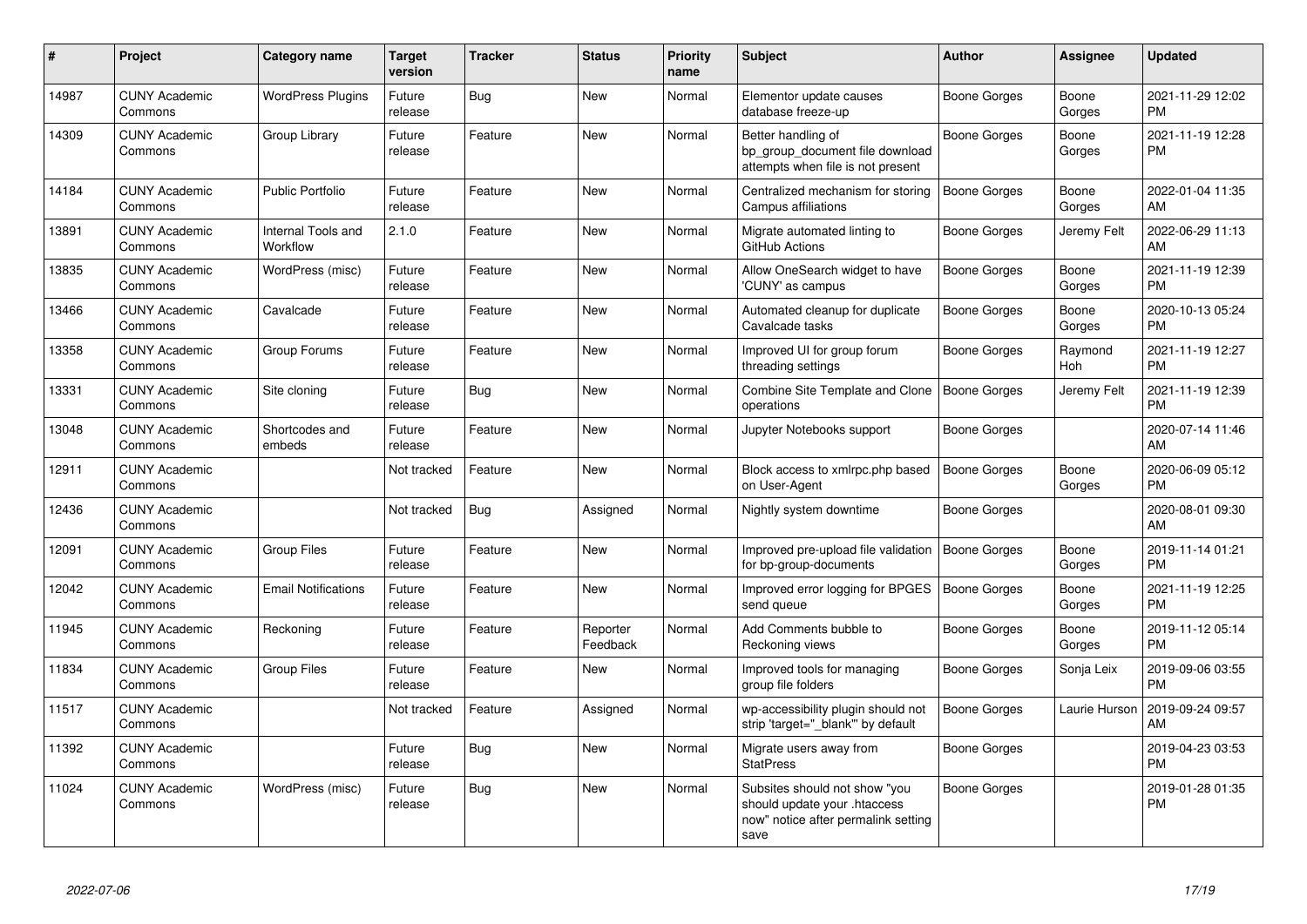| #     | Project                         | Category name                  | <b>Target</b><br>version | <b>Tracker</b> | <b>Status</b> | Priority<br>name | Subject                                                                                   | Author              | Assignee        | <b>Updated</b>                |
|-------|---------------------------------|--------------------------------|--------------------------|----------------|---------------|------------------|-------------------------------------------------------------------------------------------|---------------------|-----------------|-------------------------------|
| 10794 | <b>CUNY Academic</b><br>Commons | Performance                    | Not tracked              | <b>Bug</b>     | New           | Normal           | Memcached connection<br>occasionally breaks                                               | Boone Gorges        | Boone<br>Gorges | 2018-12-06 03:30<br>PM        |
| 10580 | <b>CUNY Academic</b><br>Commons | Information<br>Architecture    | Future<br>release        | Design/UX      | New           | Normal           | Primary nav item review                                                                   | <b>Boone Gorges</b> | Sara Cannon     | 2022-06-28 01:29<br><b>PM</b> |
| 10380 | <b>CUNY Academic</b><br>Commons | WordPress (misc)               | Future<br>release        | Feature        | In Progress   | Normal           | Remove blacklisted plugins                                                                | <b>Boone Gorges</b> |                 | 2022-04-26 12:00<br><b>PM</b> |
| 9926  | <b>CUNY Academic</b><br>Commons | <b>WordPress Plugins</b>       | Future<br>release        | <b>Bug</b>     | New           | Normal           | twitter-mentions-as-comments<br>cron jobs can run long                                    | <b>Boone Gorges</b> | Boone<br>Gorges | 2018-10-24 12:34<br>PM        |
| 9720  | <b>CUNY Academic</b><br>Commons | Authentication                 | Future<br>release        | Feature        | New           | Normal           | The Commons should be an oAuth   Boone Gorges<br>provider                                 |                     |                 | 2019-03-01 02:04<br><b>PM</b> |
| 7663  | <b>CUNY Academic</b><br>Commons | Social Paper                   | Future<br>release        | <b>Bug</b>     | New           | Normal           | Social Paper notifications not<br>formatted correctly on secondary<br>sites               | <b>Boone Gorges</b> | Boone<br>Gorges | 2018-04-16 03:52<br><b>PM</b> |
| 7022  | <b>CUNY Academic</b><br>Commons | Announcements                  | Future<br>release        | Bug            | New           | Normal           | Sitewide announcements should<br>be displayed on, and dismissable<br>from, mapped domains | <b>Boone Gorges</b> | Boone<br>Gorges | 2018-03-22 10:18<br>AM        |
| 6749  | <b>CUNY Academic</b><br>Commons | Events                         | Future<br>release        | Bug            | New           | Low              | BPEO iCal request can trigger<br>very large number of DB queries                          | <b>Boone Gorges</b> | Raymond<br>Hoh  | 2016-11-15 10:09<br><b>PM</b> |
| 6332  | <b>CUNY Academic</b><br>Commons | WordPress (misc)               | Future<br>release        | Feature        | New           | Normal           | Allow uploaded files to be marked<br>as private in an ad hoc way                          | <b>Boone Gorges</b> |                 | 2016-10-17 11:41<br><b>PM</b> |
| 5489  | <b>CUNY Academic</b><br>Commons | Social Paper                   | Future<br>release        | Feature        | New           | Normal           | Asc/desc sorting for Social Paper<br>directories                                          | <b>Boone Gorges</b> |                 | 2016-04-21 10:06<br><b>PM</b> |
| 5488  | <b>CUNY Academic</b><br>Commons | Social Paper                   | Future<br>release        | <b>Bug</b>     | New           | Normal           | Add a "last edited by" field to<br>Social Paper group directories                         | <b>Boone Gorges</b> |                 | 2016-04-21 10:05<br><b>PM</b> |
| 5234  | <b>CUNY Academic</b><br>Commons | Membership                     | Future<br>release        | Feature        | Assigned      | Normal           | Write Unconfirmed patch for WP                                                            | <b>Boone Gorges</b> | Boone<br>Gorges | 2016-10-24 11:18<br>AM        |
| 4635  | <b>CUNY Academic</b><br>Commons | Authentication                 | Future<br>release        | Feature        | New           | Normal           | Allow non-WP authentication                                                               | <b>Boone Gorges</b> | Sonja Leix      | 2019-03-01 02:05<br><b>PM</b> |
| 4481  | <b>CUNY Academic</b><br>Commons | Events                         | Future<br>release        | Feature        | New           | Normal           | Group admins/mods should have<br>the ability to unlink an event from<br>the group         | <b>Boone Gorges</b> | Boone<br>Gorges | 2017-04-24 03:53<br><b>PM</b> |
| 3580  | <b>CUNY Academic</b><br>Commons | Group Blogs                    | Future<br>release        | Feature        | <b>New</b>    | Normal           | Multiple blogs per group                                                                  | <b>Boone Gorges</b> | Boone<br>Gorges | 2018-02-20 02:02<br>PM        |
| 3330  | <b>CUNY Academic</b><br>Commons | My Commons                     | Future<br>release        | Feature        | Assigned      | Normal           | "Commons Information" tool                                                                | Boone Gorges        | Chris Stein     | 2014-09-22 08:46<br><b>PM</b> |
| 3230  | <b>CUNY Academic</b><br>Commons | Internal Tools and<br>Workflow | Not tracked              | Feature        | Assigned      | High             | Scripts for quicker<br>provisioning/updating of<br>development environments               | Boone Gorges        | Boone<br>Gorges | 2016-01-26 04:54<br><b>PM</b> |
| 3193  | <b>CUNY Academic</b><br>Commons | Group Forums                   | Future<br>release        | Feature        | Assigned      | Normal           | bbPress 2.x dynamic roles and<br><b>RBE</b>                                               | Boone Gorges        | Boone<br>Gorges | 2014-09-30 01:30<br><b>PM</b> |